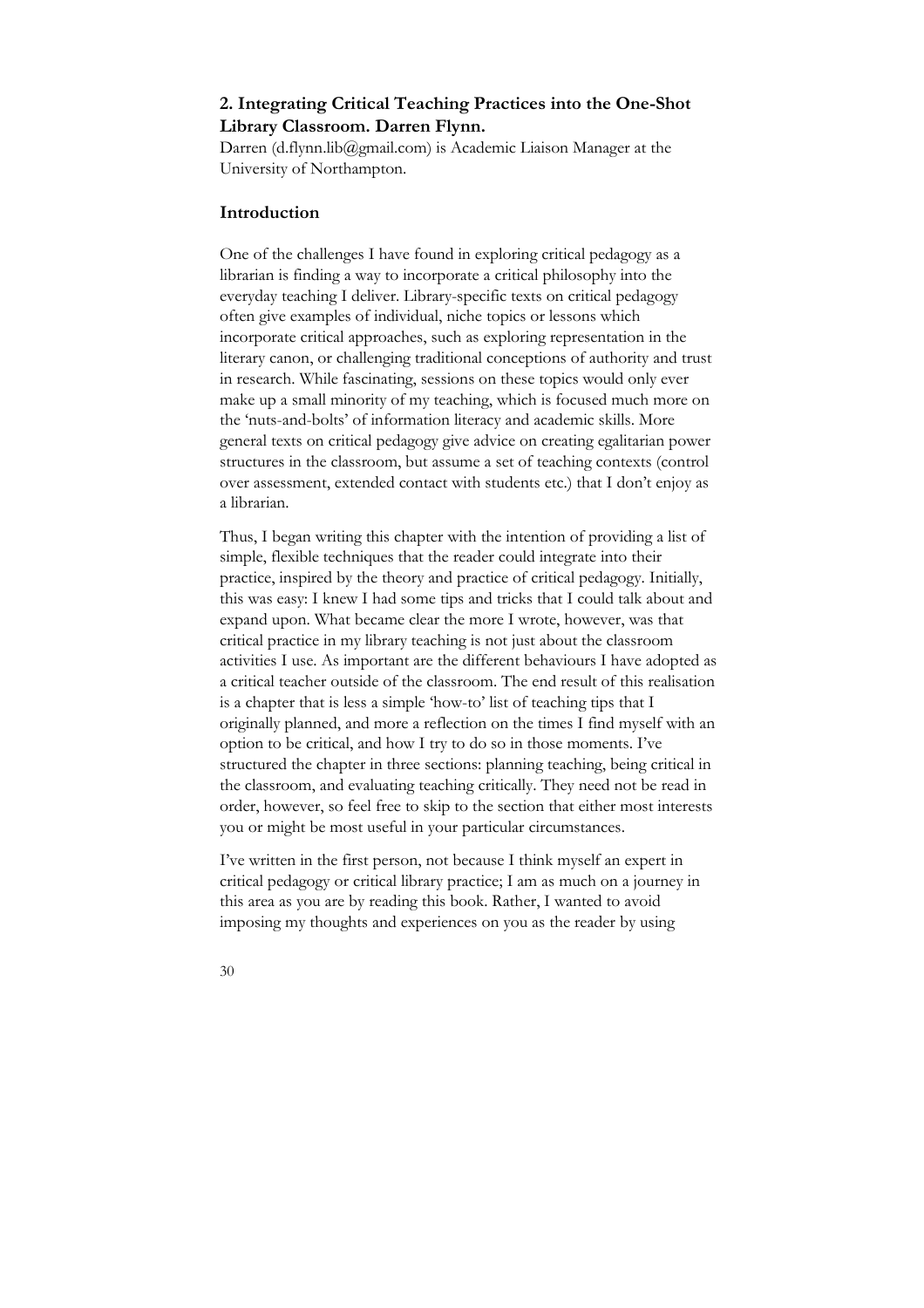declarative statements and instead be transparent about the fact that everything that follows is based on my own values, experiences and opinions as a teacher, and so are free for you to borrow, challenge, or reject however you see fit.

### **Planning Teaching**

### **Accepting and Refusing Teaching**

It's tempting as a teacher-librarian to agree to any request for input requested by academic colleagues and accept prima facie the conditions suggested. Vocational awe and its culture of sublimating personal desire and critical thought in service of a 'greater' institution can lead you to feel that accepting every request for library input is akin to a moral duty (Ettarh, 2018). Imposter syndrome, so commonly reported by library and information workers (Faulkner, 2015; Lacey & Parlette-Stewart, 2017; Barr-Walker et al., 2019), can make refusal or negotiation of librarian teaching problematic. Externally, departmental targets might focus solely on quantified measures of engagement (e.g. number of sessions delivered) at the expense of measuring the quality of those interventions. All of these factors may be intensified by hegemonic institutional power structures and precarious working conditions that compromise the ability to express dissenting opinions or protect your interests and integrity as a teacher. Early in my career, perhaps because I was a first generation university student and never felt fully comfortable as a student, I often felt overawed by academic colleagues and deferred almost automatically to their judgement on any issue and thus gratefully accepted any teaching, in any circumstances, that was offered. So often feeling like an outsider, as a university worker from a working class background, I worried how perceptions of me were formed, and if I challenged a member of academic staff that I might be forever labelled as "difficult to work with" or "not a team player".

Many UK academic librarians I've spoken to describe a common situation where we're asked to deliver "the library session," which might be a half hour tacked onto the end of a lecture (in practice often less) and are asked to cover a library induction, literature searching, plagiarism, referencing and, and, and… We know from instinct or experience that such a session is likely to be educationally ineffective and intellectually disengaging, that there is too much content to cover and that students are likely to struggle to apply any new knowledge or skills in a practical setting. But we want to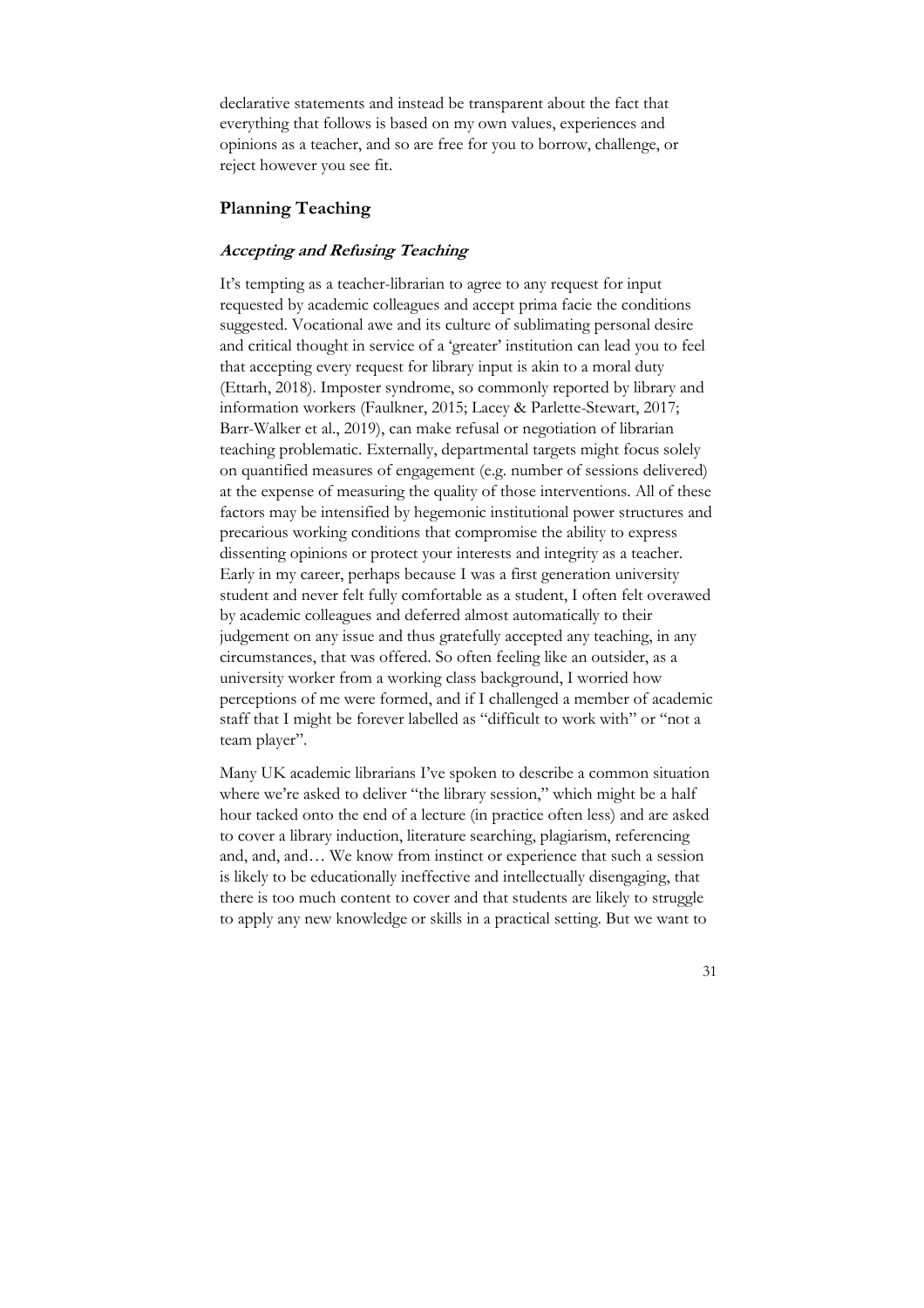show we are willing, build links with the academic department, and hope that if we perform well we might successfully lobby for better next time around.

I often accepted this situation as a given even though I felt delivering teaching in such a prescribed scenario conflicted with my beliefs about learning, devalued my subject area, and disadvantaged students who might struggle to process a deluge of rushed, incoherent information. I researched ways of improving the lecture format, trying to find ways to make it more 'interactive' (give them a quiz!) or looking for 'innovative' hooks that might make it more engaging (play a video!), but overall I found the experience stressful to plan and deeply demotivating to deliver. I often felt like a failure because the students hadn't learned much, and a fraud because I wasn't being true to what I believed as a teacher.

In time, as I grew in confidence as a teacher, I began to treat requests for my input from academic colleagues as a negotiation, with give and take on both sides—I could and would do this, but I couldn't and wouldn't do that. The most impactful phrase I learned was, "No, but…" Now, I lay out what I can feasibly cover in a given time frame, setting, and class size. If the session is to be a half hour, large-scale lecture, I can conceivably introduce myself to the students and outline what sort of services the library offers. If they want me to recite how plagiarism is defined by the university, a lecture might work, but if they want students to learn how to cite and reference, then a longer seminar format is required. If the students need to learn how to perform a literature search, I need smaller groups, more time, and an understanding of their assignment. Inevitably, this means that due to time or space restraints some elements of information literacy cannot be covered through face-to-face teaching and instead I have to signpost other resources. My position in negotiating teaching input went from "this is what you want, how will I facilitate it?" to "if that's what you want, this is what I need".

I should acknowledge here that I am the beneficiary of a significant level of privilege; while Queer, I am a white, cis-man with a permanent contract of employment. Asserting myself, therefore, and having that respected in a society that encourages and values white male privilege, is far easier for me than for many others. With that acknowledged, my experience has been that my input is valued more highly when I negotiate in this way, and in teaching on my own terms, I feel vastly more authentic as a teacher. Inappropriate requests for input declined and positive engagement increased. While not directly related to critical pedagogy, this was in many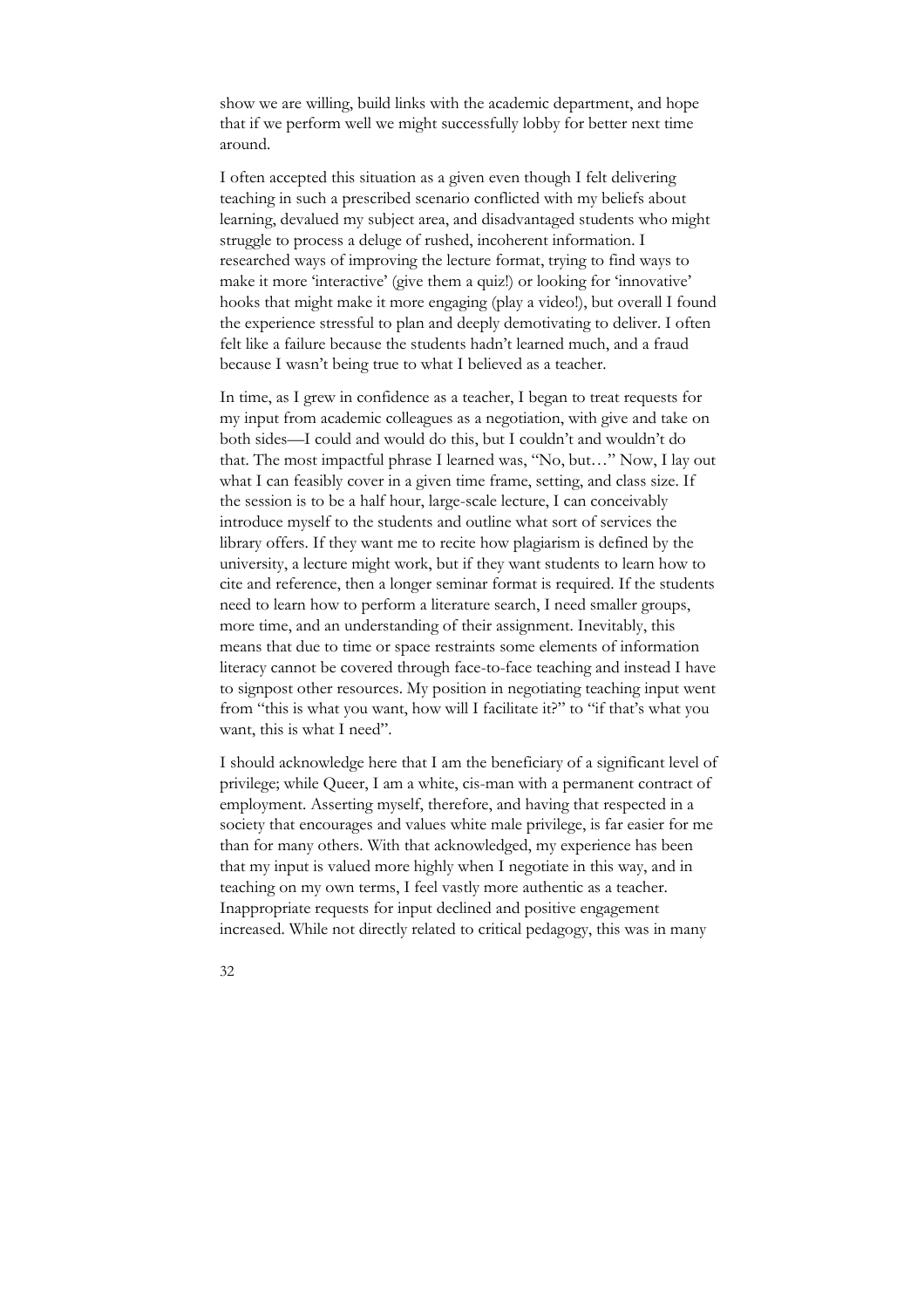respects the foundation for my practice given I can rarely incorporate any elements of critical practice if I cannot teach in a suitable setting with an appropriate amount of time.

#### **When might I plan to deliver teaching?**

Planning when to deliver information literacy teaching and discussing this with academics can be problematic, because the temptation on both sides is often to front load this content early in the term. For the academic, it may seem convenient to timetable any 'extra-curricular' content (information literacy, academic skills, writing etc.) at the start of a scheme of work before moving onto the meaty, curriculum content. For the librarian, we know information literacy is essential to student success and that can lead to us wanting students to begin developing these skills as early as possible. If we believed that the Banking Model of Education (Friere 1996) is effective, then when we choose to teach students a particular topic or skill is almost immaterial; the 'knowledge deposit', say how to search a database, can be made at any point and students simply regurgitate this later as required. In practice, research and experience tells us this is not the case (Walton & Archer, 2004; Just, 2012; Chiarella et al., 2014). Skills and concepts in information literacy are not always 'sticky' and students often do not display a high degree of competence or confidence applying past learning about information literacy in new contexts.

When I discuss the timing for information literacy teaching with academics, what I look for is the point of need for students. If students are given their essay in week three, week four might be a good time to discuss finding sources, week five might be good for discussing source evaluation, week six for discussing source integration etc. The temptation, again, can be to roll these all together into a single long session, imagining students will attend this one session and be equipped for the entire assignment, but in my experience matching session learning outcomes to students' workflow is far more effective. It may be a rare academic who can accommodate multiple short sessions within a scheme of work like this, but in discussing this approach we can agree to what level of input is possible and develop alternative strategies to cover other points.

Given the diverse mix of working patterns students use, finding a single point of need for a learning intervention can be problematic. We might imagine a workflow where students begin planning an assignment in weeks 3-4, researching the topic in weeks 5-6, writing and referencing sources in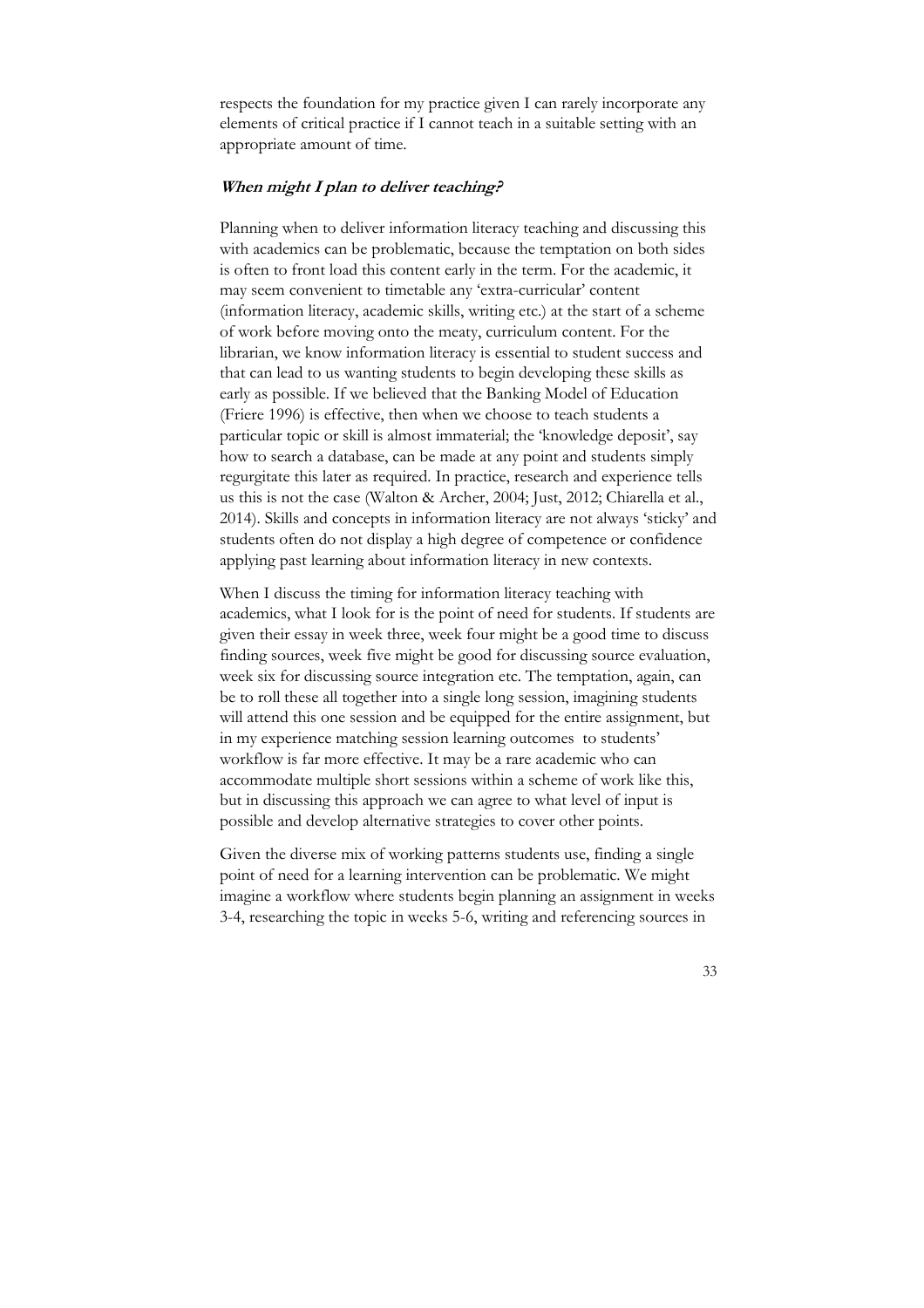weeks 7-8, and making final edits in weeks 9-10. However, this generally imagines the traditional full-time, campus-based student with the freedom to devote their sole attention to academic issues during term-time—and a high degree of discipline and self-motivation besides. Insomuch as this idealised and often-imposed work pattern exists for any students, the reality for increasing numbers in higher education is a precarious balancing act between their studies and caring, personal, and professional responsibilities. For students who sit outside this imagined model of a sequential scheme of work, I advertise additional services such as one-onone appointments or student-arranged study groups that suit their work pattern. Increasingly, I now involve students in the decision-making process by having them decide when a particular topic is most suitable (N.B. Personally, I look for feedback directly from the cohort, in my experience student representatives are often a *representative (noun)* but are rarely *representative (adjective)*). Voting—either within class or via the virtual learning environment—lets students tell me when they want to learn about a particular topic and this can then be arranged more appropriately.

The final point I consider is that of my own workload and needs. In the desire to please and meet the perceived needs of your students, it can be all too easy to overload yourself. Recognising and challenging vocational awe means subjecting the library's practices and underlying philosophies to the same critical rigour we would apply to other institutions, and refusing to participate in the martyrdom mind-set it sometimes demands (Ettarh, 2018). Even in the absence of vocational awe, librarianship is often an emotionally, creatively and, for many, physically taxing profession. Becoming a critical educator therefore means at times turning that critical gaze inwards, reflecting on your own performance, needs and capacities and employing strategies of radical self-care in order to maintain your wellbeing (Accardi, 2015). The work of dismantling oppressive systems and practices is undermined should you find yourself subjugated by that work: liberation work is hard, but should be joyful (hooks, 1994). More subtle but consistent acts of resistance are often more sustainable over time. In my career, this has meant recognising that I have periods of growth where I am receptive to new ideas and practices, periods of harvest when I can gather and share the fruits of my labour, but as important as either of these are fallow periods when I need to reflect, recuperate and recover. Approaching or experiencing burnout is not only intellectually, physically and emotionally destructive, but is often the death knell for critical practices. I cannot be a thoughtful, conscientious, and critical teacher when I feel overwhelmed and stressed. The ability to recognise the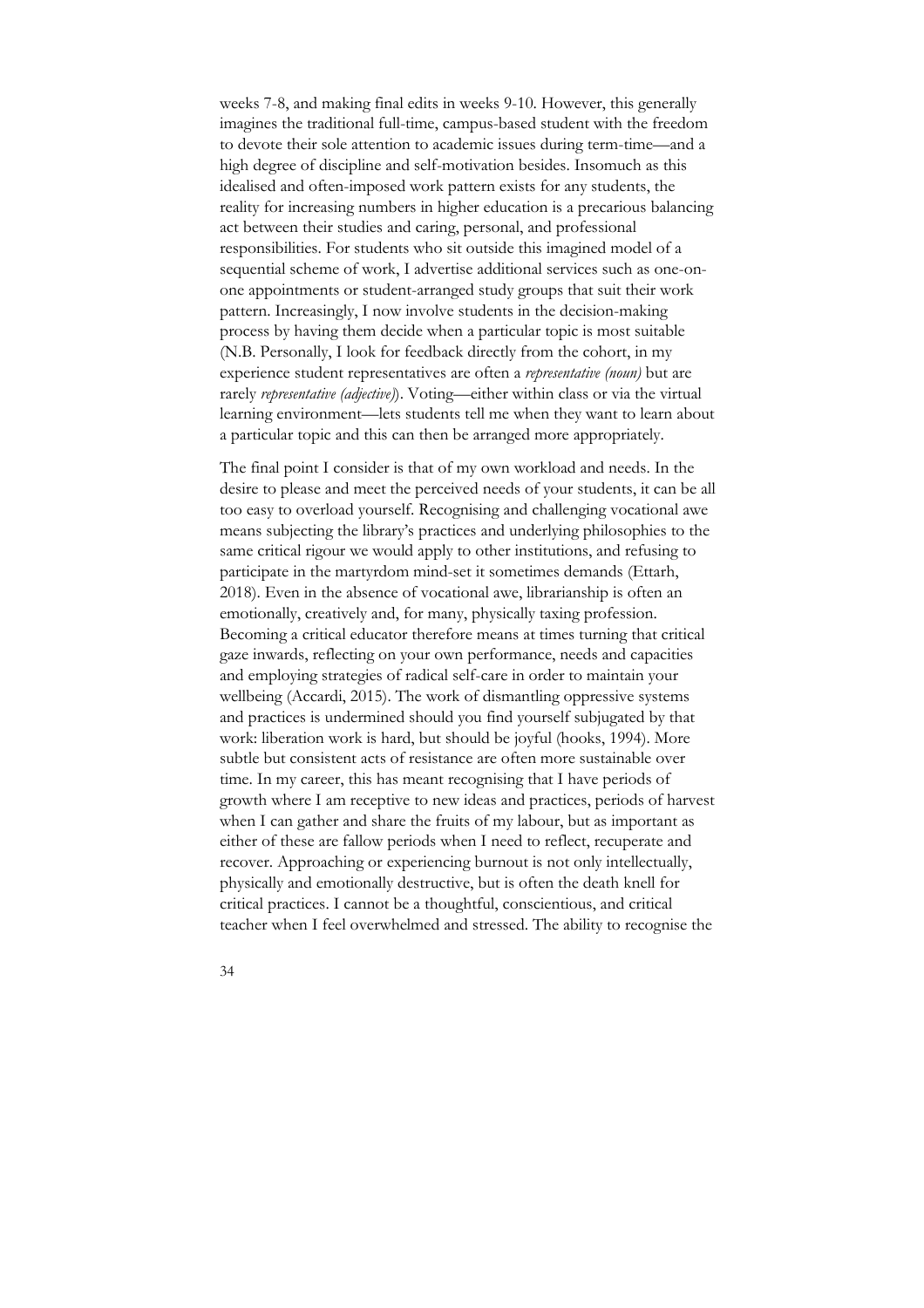warning signs of overwork and overcommitment, and the self-awareness to reflect, react and respond to these, is as crucial a skill in critical practice as anything else I have to say in this chapter.

#### **Writing inclusive and empowering learning objectives**

Writing learning objectives for a given lesson can be problematic for the teacher-librarian interested in becoming a critical educator. At heart, learning objectives are a useful tool, giving focus and structure to a lesson in both planning and delivery. Content and activities can be assessed against the learning outcomes to allow the teacher-librarian to decide if they contribute, detract, or distract from fulfilment of the objective. Without critical consideration though, learning objectives can take the first step towards an authoritarian approach to teaching and learning. At a macro level, learning objectives required by or derived from an external agent (the institution, published frameworks, professional standards etc.) can express a culture of monitoring, auditing and control (Bennett & Brady, 2014). When that external agent, whether an institution, professional body or standards authority, operates within a culture of traditional, hierarchical power structures there is a risk that in adopting their learning outcomes we replicate and reinforce hegemonic practices (Accardi, 2010). On the micro level, the setting of learning objectives can be the imposition of teacher authority and power within the classroom, as teacher-set learning objectives demonstrate what is worth teaching and thus worth knowing on a particular topic. In hegemonic learning objectives, knowledge is organised into discrete commodified units and exploration or understanding of the broader context is unnecessary (Kopp & Olsen-Kopp, 2010). The broader contexts, the diverse perspectives and the critical debates are absent in neo-liberal curricula and its learning outcomes, and thus perpetuate oppressive power structures. Furthermore, uncritically constructed learning objectives tell learners how to think (learners will understand…), how to behave (learners will demonstrate…) and how to feel (learners will be more confident in…). Finally, in their selection of learning objectives the teacher is at risk of presenting their own experience, perceptions, and opinions as the only valid perspective on a topic. Success against those objectives therefore becomes the extent to which learners conform to the expectations placed upon them by the teacher and operates as a pass/fail dichotomy (Hussey & Smith, 2012; Gardner & Halpern, 2010). Used in this way learning objectives fall into authoritarian and banking models of education; students arrive empty, they receive the learning objectives selected for them, and leave the classroom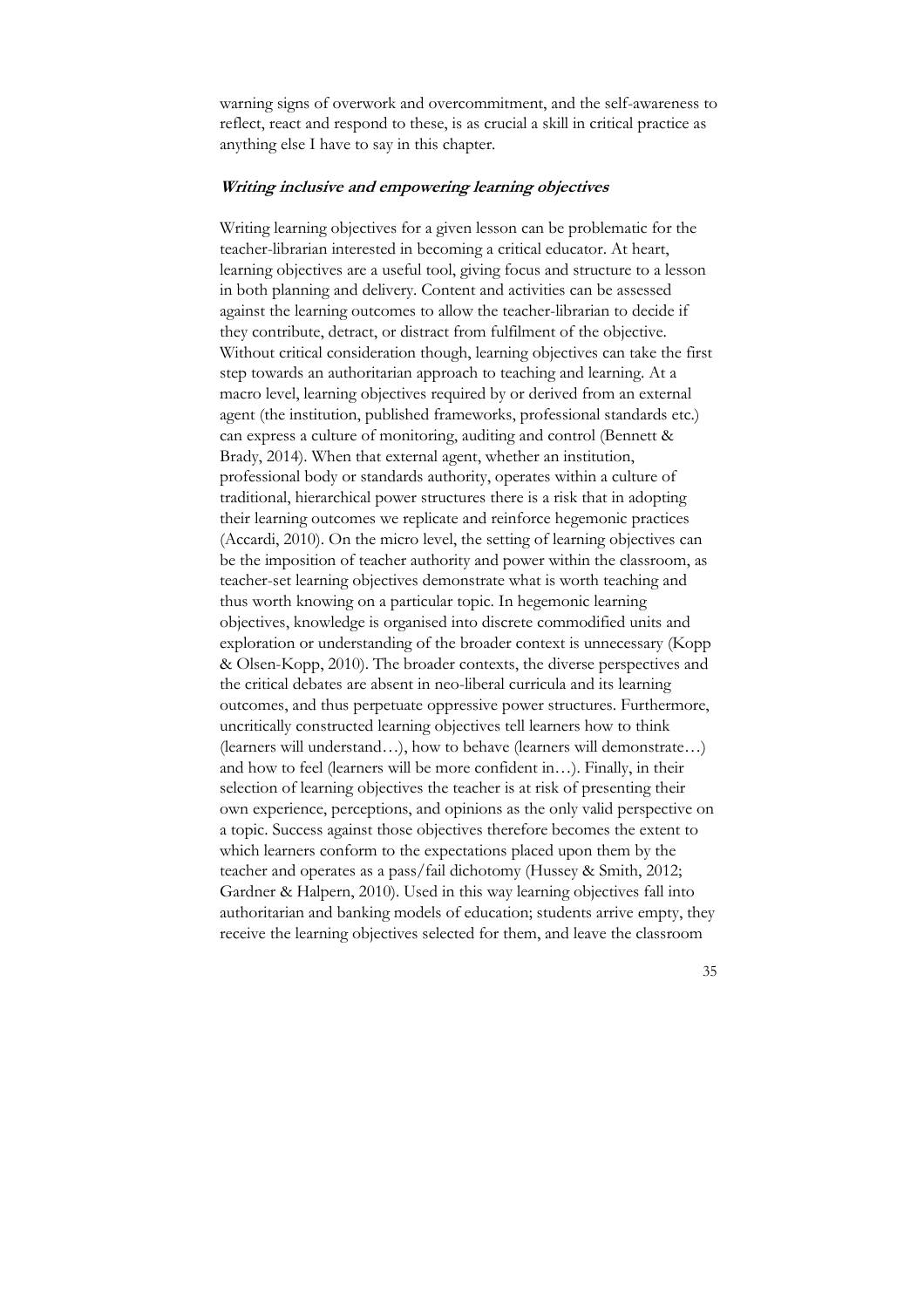having ticked them off (Accardi, 2010). Prior knowledge, additional skill, or additional support requirements are not acknowledged by undifferentiated learning objectives which fail to adequately support or stretch the majority of the class.

A first step towards making learning objectives more inclusive and equitable might be to address the language used. Take for example a common information literacy skill: being able to perform a simple search in a given database. I've frequently seen (and in the past written) a learning outcome along the lines of, "By the end of this session, students will be able to perform a simple search in xyz database." The skill itself is not necessarily problematic, but how it is expressed in the learning outcome demonstrates the shortcomings outlined above; it treats knowledge and skill as a binary construct, rather than existing on a spectrum, is undifferentiated, and expresses a banking model. It also assumes that there is only a single legitimate way to perform the task (the way demonstrated by the librarian), rather than acknowledging that there may be a range of approaches to database searching that may be appropriate in different contexts. We could consider rewriting this outcome as "This lesson should help students to develop their skills in searching the xyz database." Worded in this way, the learning outcome allows a range of students with differing existing skill levels to gain from the class, whether they are going from low>medium or medium>high through a range of differentiated activities. The emphasis is also shifted from being teacher-centred ("I will show you how to perform this task") to learner-centred ("You will develop your skills") and therefore recognises that there may be a range of situationally-appropriate means of fulfilling the objective. Finally, the rewritten objective lessens the binary pass/fail element. Whereas previously students had to progress to a teacher-defined point before the session could be considered 'successful', in the rewritten objective success is a student-defined increase in skill in the topic area, however small or large.

There is a risk that simply rewording a learning objective could result in only a superficial, semantic change if the philosophy of the change is not expressed in the lesson itself. If a learning objective recognises a range of pre-existing skills levels and experiences, the lesson will require a range of differentiated activities. If the learning objective is devoid of a pass/fail dichotomy, then a multiple-choice quiz as an assessment is inappropriate. There is, I believe, a strong argument to shift our thinking about objectives altogether from learning objectives (where the responsibility for success is placed on the learner) to teaching objectives (where responsibility for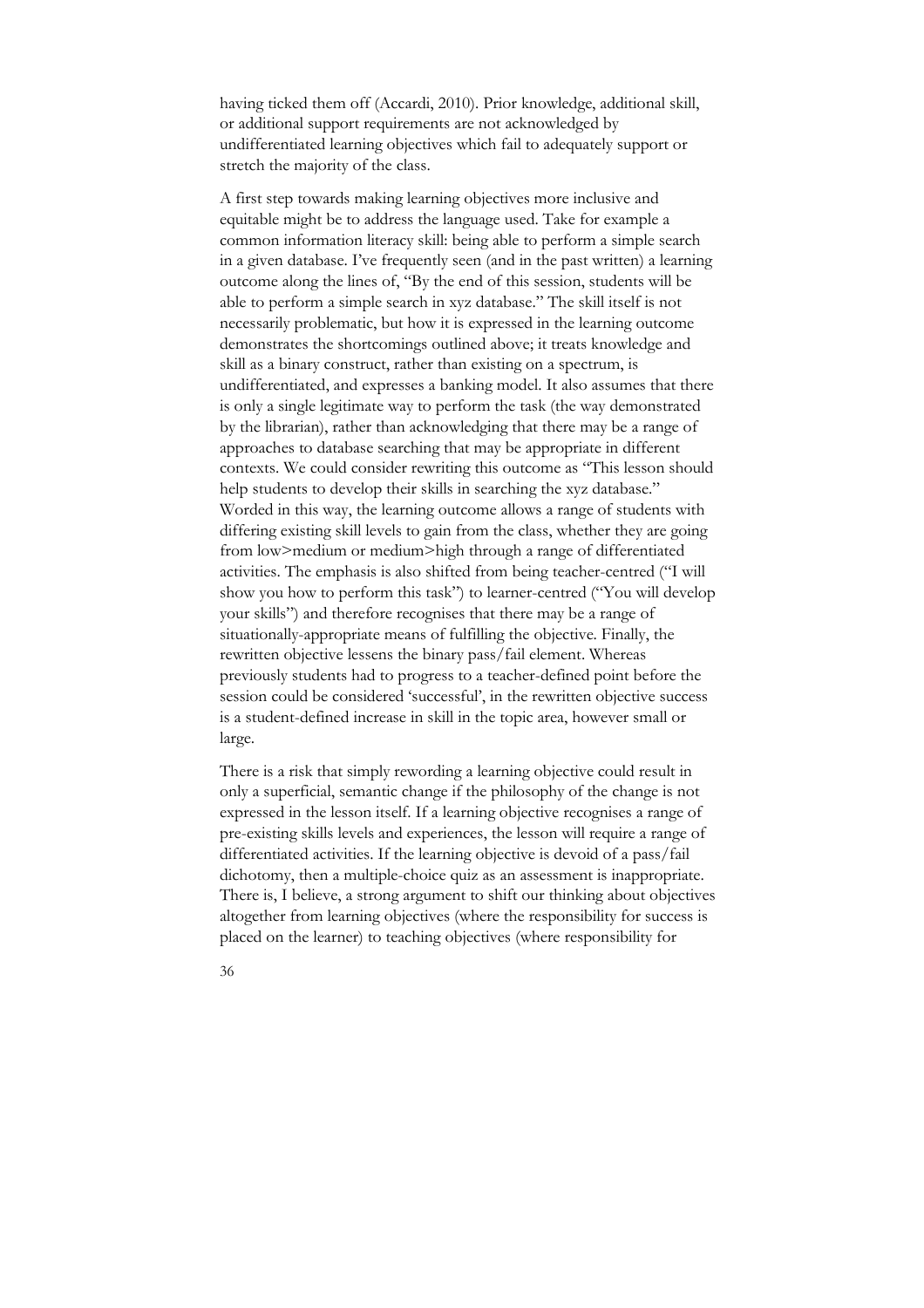success rests with the teacher). In this way, instead of focusing on what students have or have not learned, we might focus on what we hope to teach.

#### **Recognising the Human Element in Teaching**

In writing objectives and applying complex frameworks and models for information literacy development, it can be easy to forget that at heart teaching and learning is a human interaction between the teacher, the student and the content. The focus of much literature and discussion in information literacy centres around the relationship between learner and content where the role of the teacher is to facilitate this in an engaging and understandable way. Success in information literacy teaching is often measured against these criteria; if students appeared engaged in the learning activity throughout and if the lesson has had a demonstrable and objective impact on their skills, knowledge or confidence (Grabowsky, 2020; Bruff & Harrison, 2018; Erlinger, 2018). Adherents of Kuhlthau's (1991) Information Search Process have long recognised the affective domain as a key aspect of research activity, thus published research or shared practice on managing the emotional experience of information literacy teaching is conspicuous by its (relative) scarcity. If we are to view the student as a whole person, not simply a consumer of lesson output, we should consider their emotional reaction to the content we discuss in the classroom.

Compared to other highly-emotive, sometimes traumatising, topics a student may experience during a course of study, it can be easy to assume that the typical information literacy session is fairly low-impact on an emotional level. But consider as an example the experience of a student attending a typical source evaluation or critical appraisal session. A fundamental message of their early studies in higher education will likely have been the importance of scholarly literature, its higher quality and reliability. This knowledge has influenced their behaviour and despite the additional labour involved in finding and using journal articles and scholarly monographs, they have come to integrate these into their practice. They then attend a session with their librarian, a relative stranger, who cautions them on the need to show criticality and rigorous scepticism of all their sources, including previously-lauded scholarly material. Learning to critique, pick apart, and reject sources might appear, to the teacherlibrarian attempting to employ critical pedagogy, a valuable and logical progression in developing information literacy. For the student though,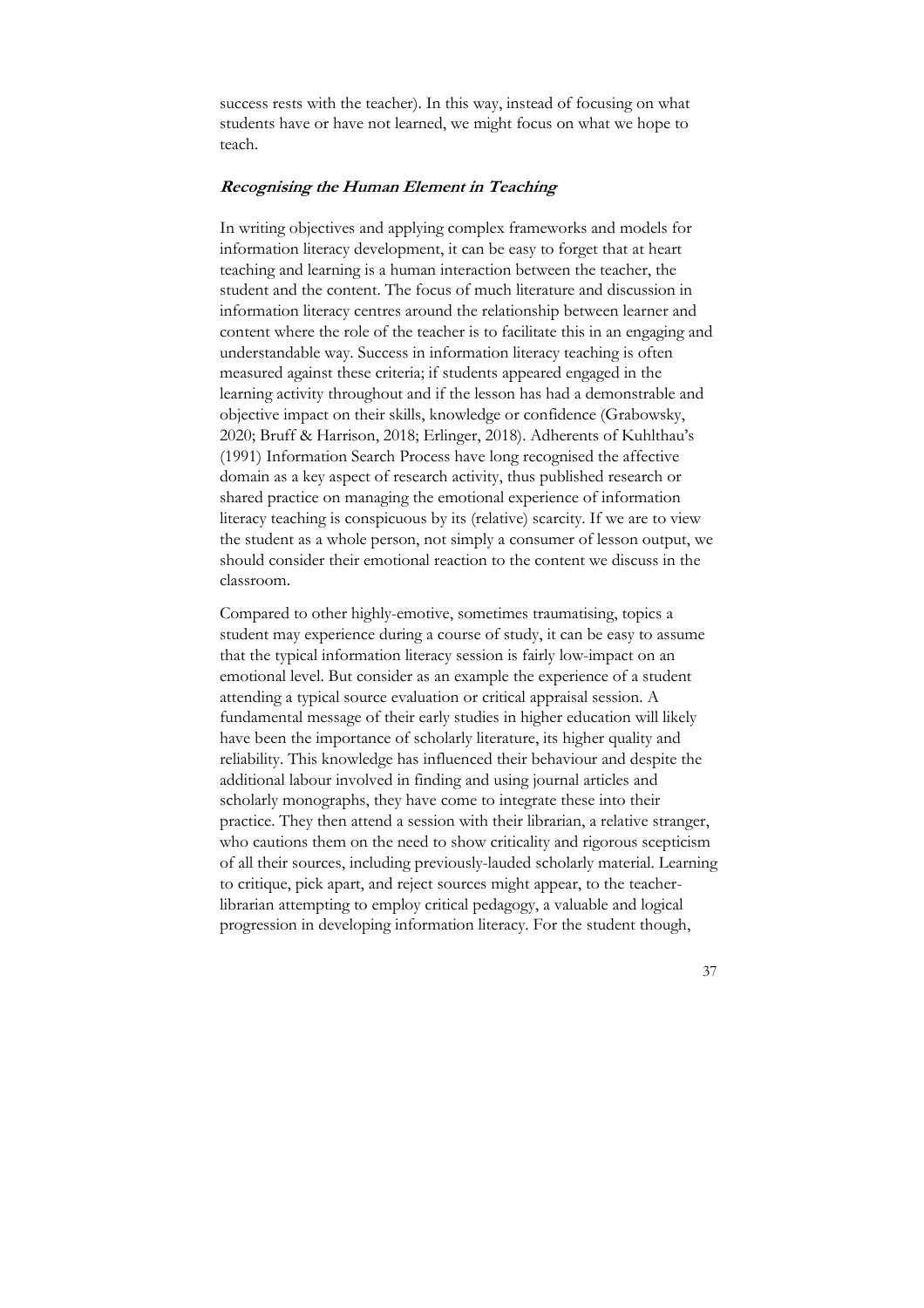this may feel like a betrayal. It contradicts what they have been told previously, it demands additional labour and they feel unqualified to critique authors that have previously been described in unimpeachable terms. This is not an argument to remove critical reading from information literacy curriculum, but for teaching-librarians to demonstrate emotional intelligence while handling content and to investigate, signpost and validate the feelings students may experience during a lesson.

Similarly, the experience of a session on literature searching may be profoundly emotionally destabilising for many students. This could be the case if past methods of finding reading material are held up as unsatisfactory, or if they are introduced to complex library search tools and academic databases that are difficult on both a practical and conceptual level, in which small errors or inconsistencies in approach can foul up the entire process. During this type of lesson, the teacher-librarian might act with a breezy confidence borne of high levels of familiarity with the database and (often) a fully-scripted, meticulously-prepared search query. The emotional response of students to this might range from confidence and competence in some to confusion, frustration and feelings of inadequacy in others.

In my experience, librarians rarely talk at length about the emotional impact information literacy teaching has on students. We do sometimes collect quantitative data on emotional responses in the form of evaluation forms for example "How confident do you feel before/after attending this session?" Often though, while we're asking about an emotional response, this is simply used as a proxy for evaluating how effectively learning transfer has taken place. We might ask how students *feel* after the session, but this is used to judge how 'successful' the lesson has been. Further to this, such data collected is usually aggregated to form an overall metric  $(X<sup>9</sup>$  of students report feeling more confident in task Y after a library session), actions flowing from such metrics focus on the what and the how of the session (*what* is taught and *how* it is delivered), rather than a more indepth analysis of the emotions of the students attending the session. Ultimately, in this scenario confidence (or lack thereof) is the only emotion acknowledged or explored and the only desirable outcome is an increase in confidence.

Recent work on threshold concepts in information literacy (Townsend et al. 2015) does acknowledge that information literacy teaching can provoke an emotional response in students. The threshold concept model of information literacy posits that certain concepts are inherently and

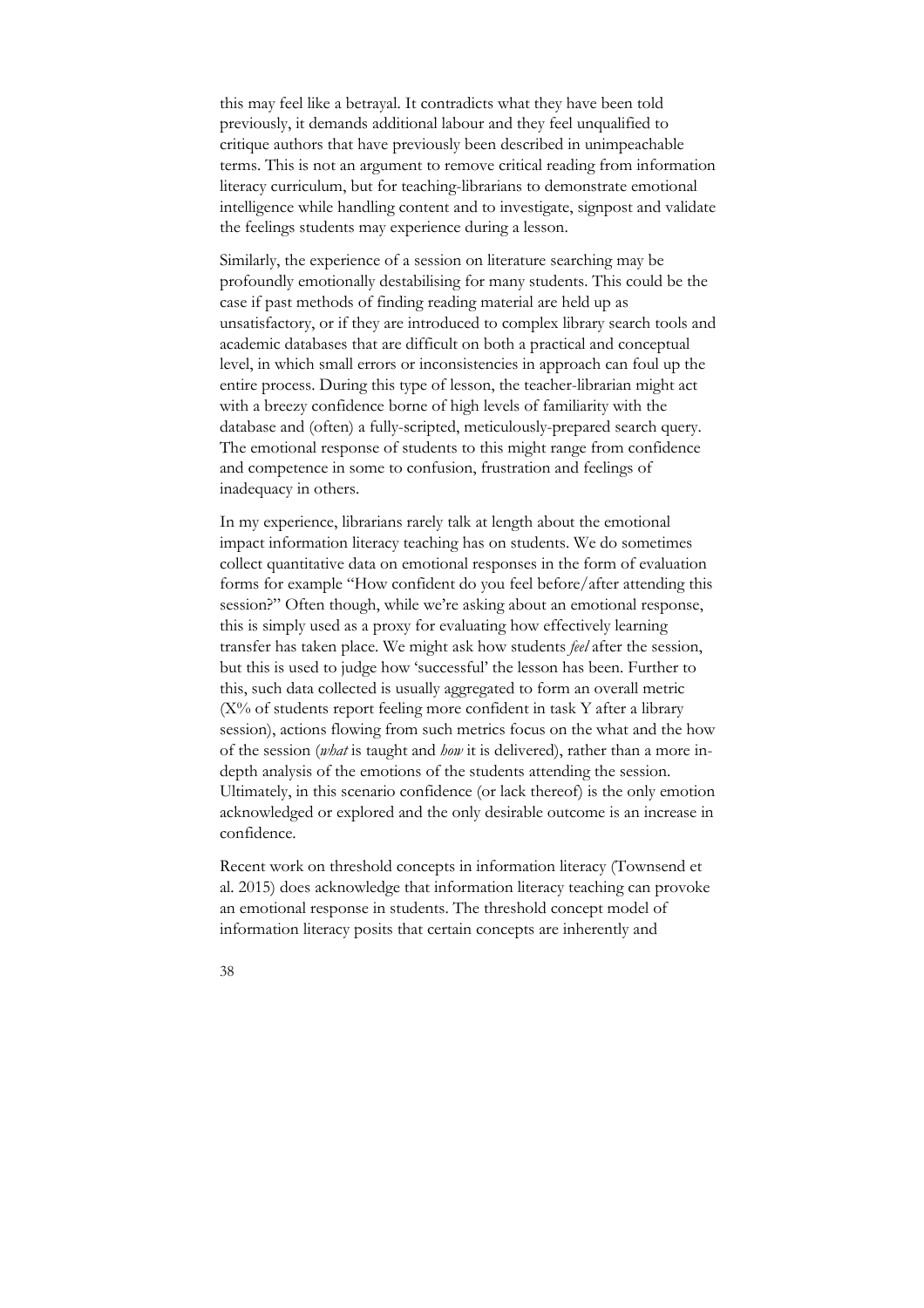irrevocably transformative (Godbey, Wainscott and Goodman 2017). Realisation of the truths within these concepts is acknowledged as emotionally disruptive through the idea of 'troublesome knowledge' (Meyer and Land 2003), in that it destabilizes and disrupts the student's understanding of a subject and can provoke feelings of confusion, frustration and even antagonism. In this, a wider range of emotional reactions are acknowledged, but I find it problematic that an emotional reaction is legitimised only as a means of moving the student forward to a new understanding.

In my practice, I want to respect and acknowledge all emotional reactions to the learning content, both positive and negative. At the start of a session and after reviewing the learning objectives, I talk to students about how what we're going to cover might make them feel. I talk about how learning new skills can be both empowering and frustrating, that confusion when trying something new for the first time is a natural reaction, and that the advantage of face-to-face teaching is that they have the opportunity to express these emotions and ask questions. In doing this I hope to both emotionally prepare students for learning, but also to lend legitimacy to their feelings following the session, whether they are positive or negative.

#### **Being Critical in the Classroom**

In trying to be a critical teaching librarian, I have focused a large proportion of the work in how I plan and structure the sessions that I offer. If a questioning and student-centred mindset is maintained, I believe, the in-class result will almost inevitably lean towards a greater level of critical practice. There is, however, a range of behaviours I've seen and adopted, and others that I stumbled upon by chance and incorporated into my teaching practice, that I believe have increased the level of criticality in what I do. Some of these would likely not qualify as critical pedagogy in a classical sense, and some are only tangentially associated or come from other teaching traditions. However, the cyclical process of reflection and action is a core component of critical practice and thus drawing from and using elements from multiple learning theories forms a significant part of my critical pedagogy.

#### **Authority and Authoritarianism**

Traditional didactic methods of instruction rely on a high level of authoritarianism in the classroom. The instructor effectively holds court in the classroom, setting the agenda in both content and activities, and acts as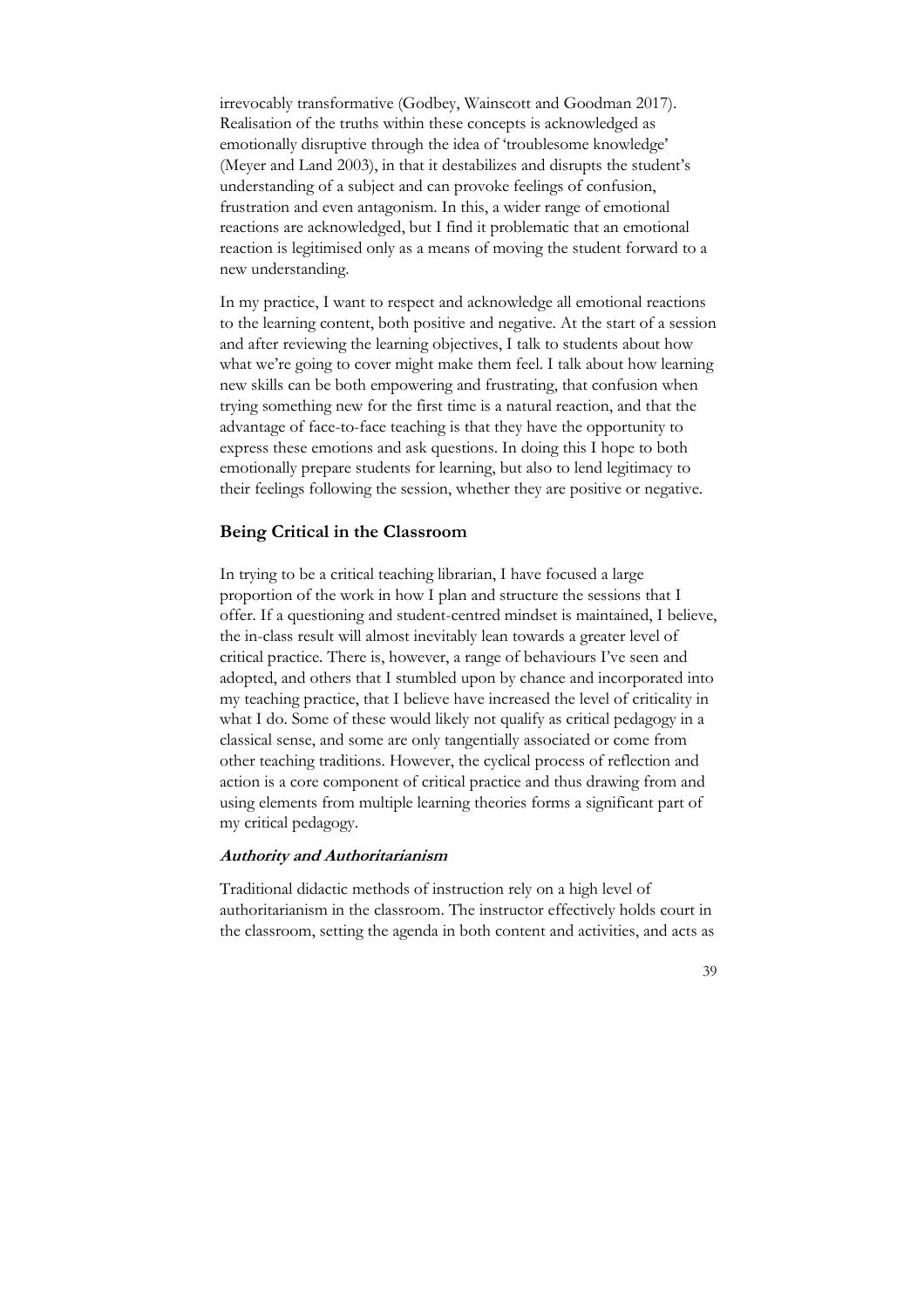the sole authority and source of all knowledge and answers. Such approaches are essentially behaviourist in nature, with the teacher providing a stimulus (via recitation, required reading, assessment activities) and the learner providing response (via repetition and response) (Aubrey & Riley, 2018). Learning is cycled through repetition, repeat assessment, positive and negative reinforcement (via praise, correction and feedback), with academic success measured as the degree of alignment between the student response and the teacher's original contribution. The teacher thus retains a high degree of authority as knowledge source and authoritarianism in agenda-setting. In contrast, teaching approaches based on constructivist pedagogies such as project-based learning, experiential learning or cooperative learning shift the focus from teacher-centred to learner-centred practices (Schunk, 2011). Constructivist teaching approaches relocate knowledge-making to the student while the teacher acts primarily as a facilitator creating the conditions, providing the resources and developing the skills for independent learning. Thus in the constructivist classroom, the teacher rejects both authoritarianism *and* authority.

Inasmuch as critical pedagogy can be encapsulated into a set of principles both unique to the field and consistently expressed by multiple theorists, a key concern of critical pedagogy is to challenge the authoritarianism apparent in the traditional teacher-student relationship (Kincheloe, 2004). Critical pedagogy in practice is about deconstructing this power dynamic and creating an equitable environment where students are active participants in the learning process (Shor, 1996). This challenge to teacher authoritarianism can at first appear to place critical pedagogy firmly within a broad constructivist paradigm. However, sharing classroom power and authority should not be misinterpreted as a diminution of the teacher's role in a critical classroom; they remain an indispensable agent in the learning process (Shor, 1987). Rejection of the former (behaviourism) does not necessarily imply complete alignment with the latter (constructivism). I share the concern of other critical librarians in delineating constructivist and critical approaches, particularly in the role and authority of the teacher (Critten & Stanfield, 2016; Beatty, 2015). The critical educator explains concepts and shares their expertise, but also recognises that students bring with them their own experiences, perceptions and needs, and uses these to enrich the lesson. The critical educator invites questions, comments and critiques from students—not simply to check comprehension, but to draw out their perspectives and develop their critical consciousness (Hinchey, 2004). The critical educator sets activities, but these are grounded in the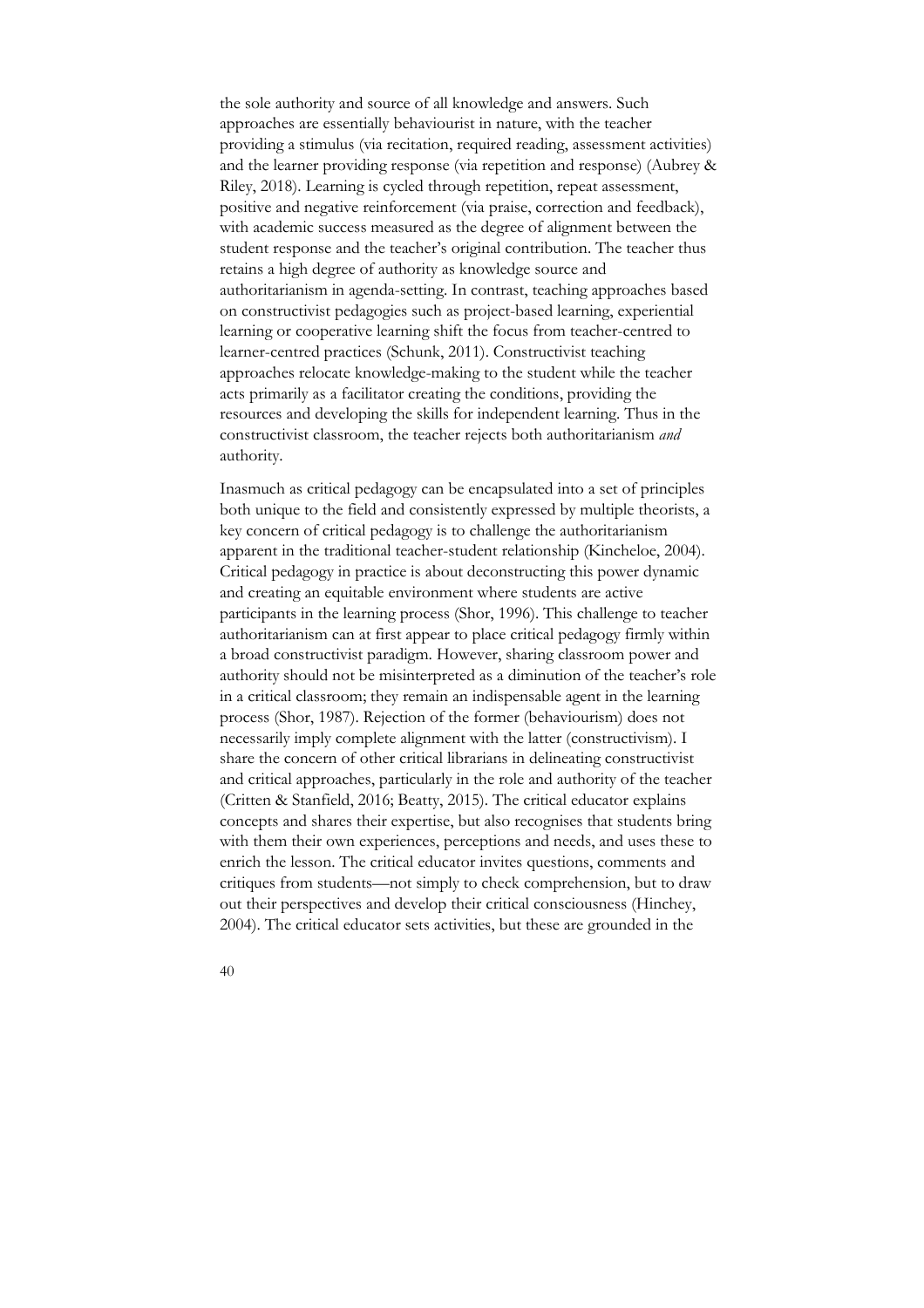lived experiences and realities of their learners (Aubrey & Riley, 2018). The critical educator maintains an ordered classroom environment—not simply for the convenience of more easily reciting content or maintaining discipline, but to ensure an equal and safe space where all learners can thrive (Kinchelow, 2004). In didactic educational models, the teacher has responsibility *for* the learners: the progress of the learners is dependent upon the actions of the teacher. In critical pedagogy, the teacher has responsibilities *to* the learners: a duty to provide safe, inclusive and equal spaces, and to respect their inputs and experiences. The distinctions I make here might appear subtle, even pedantic, but I raise them to reaffirm the central role of the teacher in the critical classroom, their authority as a subject expert and their duties to the class. It is thus distinct both from the autocrat in behaviourist models and the facilitator in constructivist models (Beatty, 2015). Their authority and duties remain even as they perform the work of eschewing themselves of authoritarian behaviours. What remains, however, even as authoritarianism is challenged, is the authority of the teacher as subject expert and principal agent within the classroom (Friere quoted in Macedo, 1995: 378-379; Beatty, 2015).

In the context of library and information literacy skills teaching, the practical application of critical pedagogy is often challenging, especially where library teaching is delivered on a 'one-shot' basis (Accardi, 2010; Keer, 2016).Time is limited and content extensive. The lack of ongoing contact with the class means the librarian is unaware of the underlying dynamics and personalities in the group making the raising of 'challenging' concepts feel risky. What contact is available is generally at the discretion of academic faculty. Finally, students' awareness of the subjects to be covered may be limited and learner autonomy difficult to develop due to a lack of metacognition on the part of students (knowing what they know, what they don't know, and what they need to know). These factors can conspire to push even the most critically-inclined of us towards authoritarian teaching models: get in, cover as much content as possible, as quickly as possible, with as few deviations as possible, and leave hoping something has 'stuck'. If we do so, we use our authority within an authoritarian student-teacher relationship.

In my practice, I try to consciously avoid authoritarianism whilst maintaining authority. In an educational context, I am generally comfortable with the concept and practice of teacher authority, though I acknowledge that as a white, cis-gender male this is unsuprising given a lifetime of conditioning that assumes both that authority is justified and that if authority is to exist, I deserve it. Fundamentally, like Friere (quoted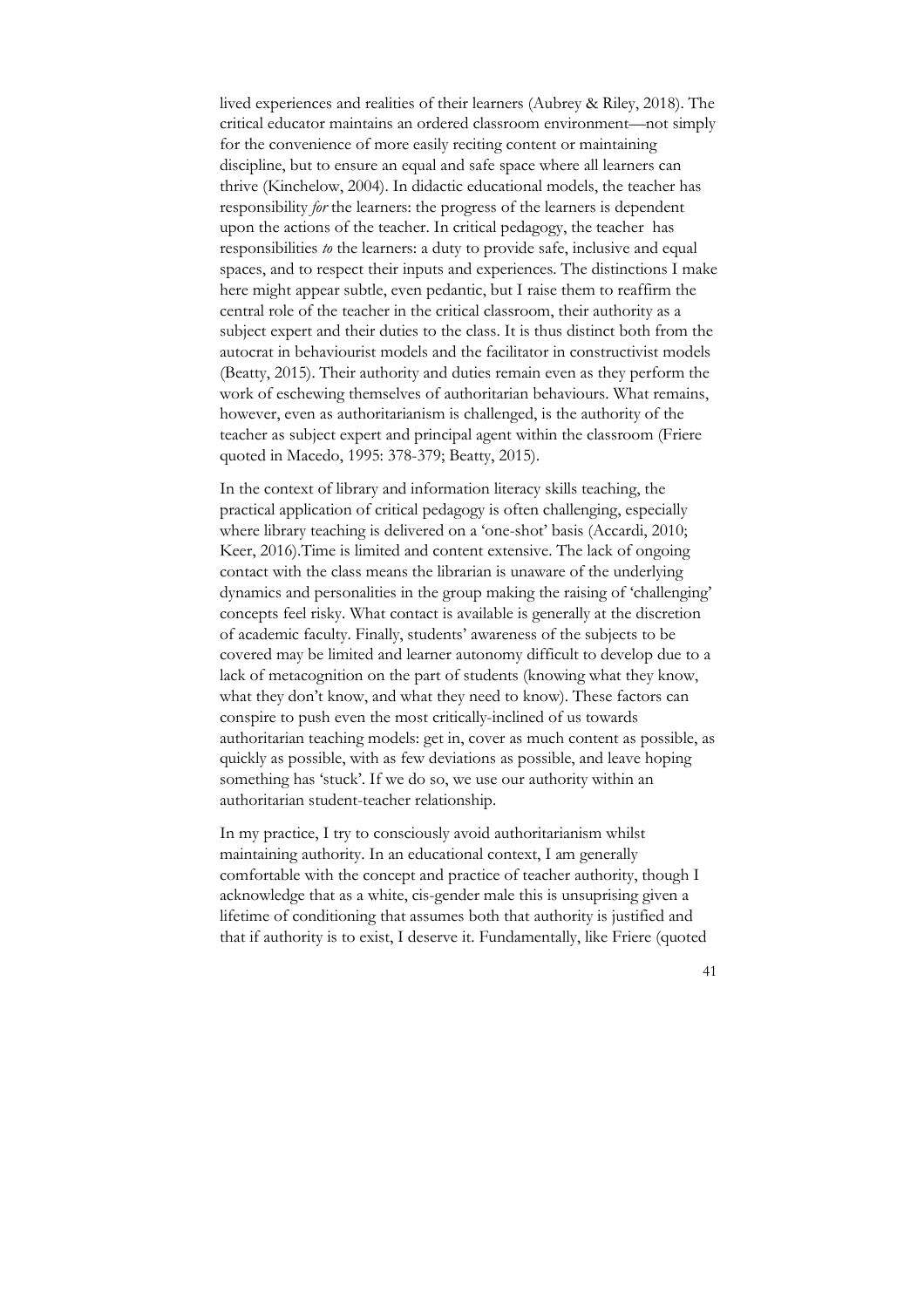in Kincheloe 2008: 17) I believe that teacher authority is undeniable, inevitable and, I believe, in most cases desirable. As discussed already, I draw a clear distinction between authoritarianism and authority. An authoritarian has power by virtue of their position and acts without accountability; in a classroom context this is the teacher who sets the agenda and runs through prescribed content on their own terms. It may at times and with some students be effective to take this approach, but reduces students to passive recipients of information rather than active agents in their learning. By contrast, an authority can derive power through their position, but may also attain their status by other means (their subject knowledge, empathy, communication skills, etc.) An authority might not have any formal power over others, but relies on the strength of their personality or the extent of their knowledge and skills to effect change. Most significantly, while the authoritarian's power is absolute, an authority's power is limited and contextual.

Balancing these two competing dichotomies in the classroom—being an authority but avoiding authoritarianism—is at the heart of how I engage with critical pedagogy as an educator. Were I a full-time teacher with extended week-by-week contact with students, this would be easier as I could build this into a consistent classroom culture. As a teacher-librarian generally teaching atomised, one-shot sessions, this is more problematic. The compromise I have reached is to incorporate democratic principles into the philosophy and practice of my teaching with the aim of reducing authoritarianism and legitimising authority. Integrating democracy into education has long been a key concern of critical theories (Kincheloe 2004). While the work of many critical theorists such as bell hooks (2004) and Ira Shaw (1987) has often centred on education reform at the macro level (e.g. institutional structures, syllabus and curriculum), the context and limitations of my practice as a teacher-librarian generally means a focus on the micro (i.e. classroom) level.

### **Consent**

In a Western context, power and authority have generally been legitimised by the idea of the social contract: power is granted to an authority in exchange for stability and safety (Bertram 2013: 74). Over time, this evolved further to form the liberal democratic tradition: power ultimately resides with the people, and authority gains its power with the consent of the governed through voting and elections (Sabine 1973). A fair electoral process and the democratic consent this conveys is thus a fundamental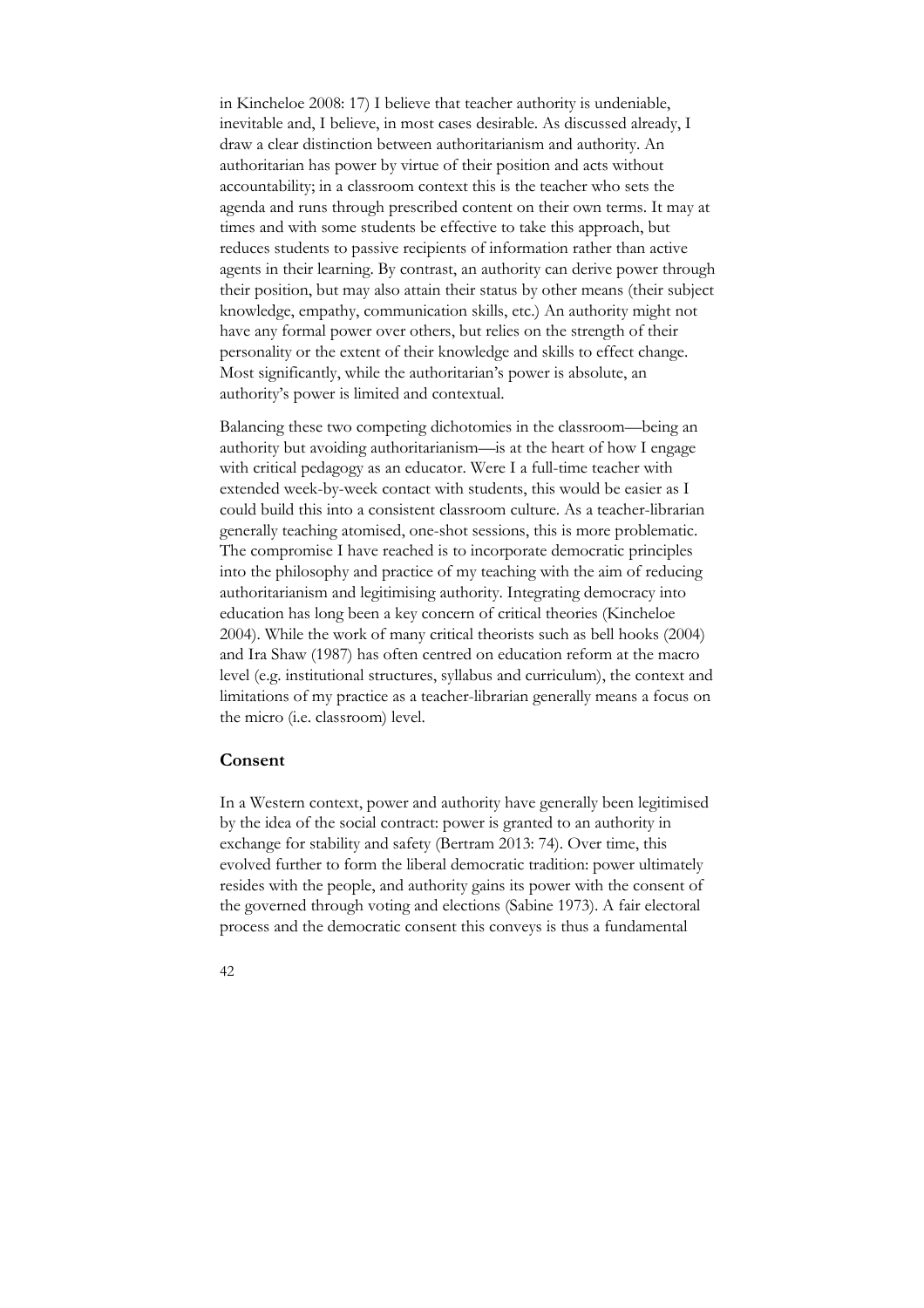hallmark of legitimate authority. As a teacher, I have tried to harness consent similarly in order to legitimise the authority I wield in the classroom. At the highest level, it would be a fairly pointless and impractical endeavor to hold an 'election' for who will act as teacher in a one-shot information literacy session, but at a content level, voting can be used in order to gain the consent of the taught in the class that follows.

Many of the sessions I teach take place outside of the students' regular timetable and are instead incorporated into individual study time. In the past, in order to schedule these sessions the academic and I would sit with diaries open and select (what we thought) were the most appropriate times based on our assumptions of student preferences (09.00 - 10.00=bad, 16.00 - 17.00=worse), and what was convenient for ourselves. Issues with attendance at some booked sessions suggested our judgement in this area was less than perfect. From talking to students, what became apparent was that what appeared to us as 'gaps' in students' timetables were anything but. Rather, these are times students used in a variety of ways, including pre-arranged meetings with tutors and placement coordinators, accessing student services, study groups, sports participation, and completing the surprising amount of administrative tasks that are now required of students. Early mornings were unpopular not necessarily because of stereotypical views on students sleeping in late, but because public transport was often slower, more crowded, and more expensive earlier in the morning. In contrast, for students who commuted by car earlier sessions were often preferable as they often had to arrive on campus earlier in order to secure limited parking spaces. Key individual working times were often in the late afternoon to early evening for most students. For some students, their timetable was often quite precarious; an hour later finishing time could result in several additional hours in commuting due to traffic. The overall finding was that there were few set times that were particularly good or bad for most students; their diaries were as complex and individualised as our own, if not more so, and varied on a weekly basis. This was particularly the case for students who didn't fit the mould of a 'traditional' student—those with caring or work responsibilities, older students, first-generation students, commuting students, etc. Making assumptions on timing risked further disadvantaging already marginalised students.

Now, when scheduling sessions I turn much of the choice over to students by using online voting and scheduling tools. I then select the most popular time slots to deliver the session. Initially, I would pre-select a range and have students vote for these limited options, but when talking further to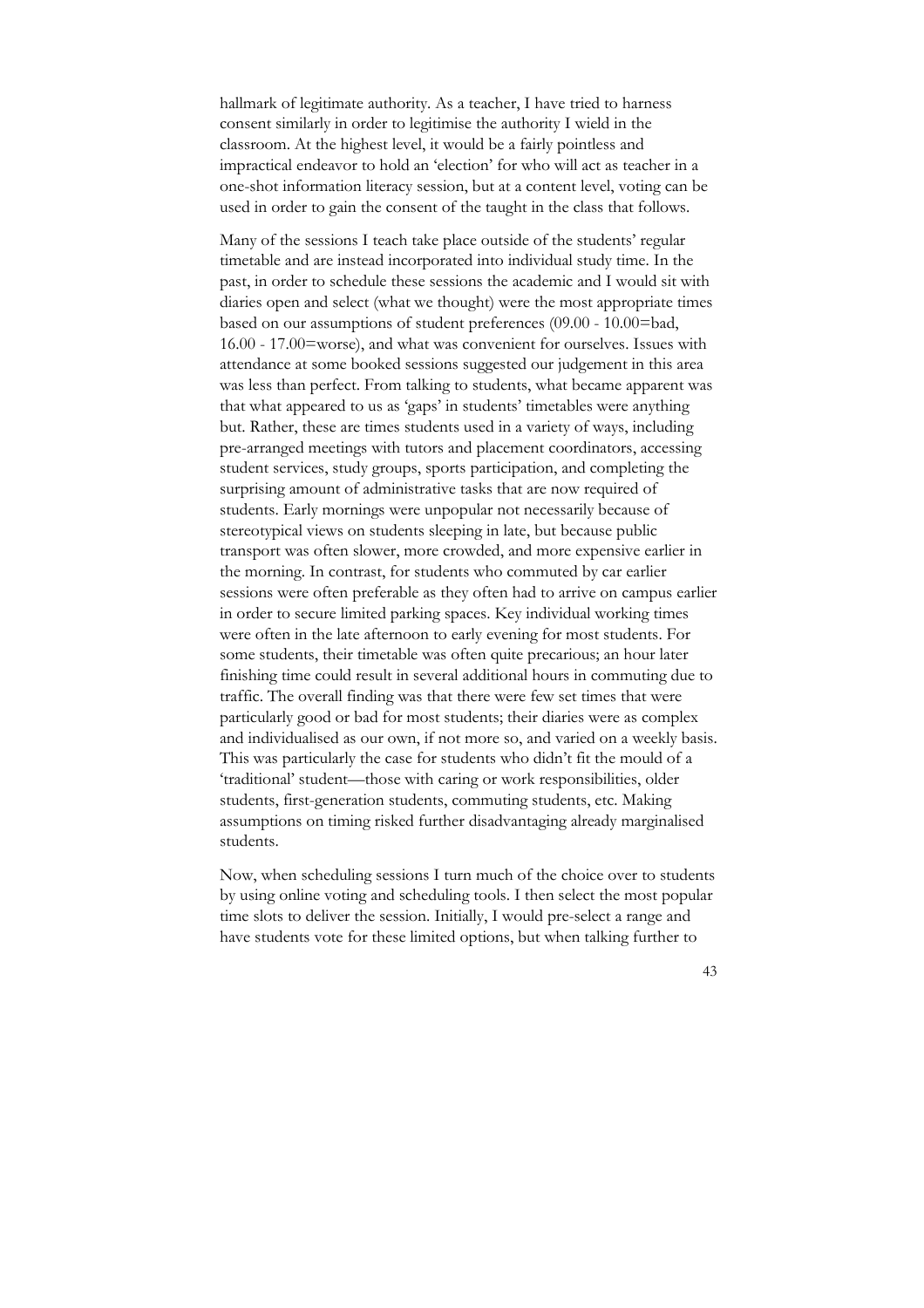students this highlighted that students were often selecting a "least-worst" option rather than "best-fit." So, after this I allowed students to both indicate that a selection was "ok but not ideal" and to request additional time slots be added to the poll. Finally, once a time slot had been agreed upon, I allowed students to vote on whether a session should be face-toface or synchronous online teaching, and thus I gained consent from the students for both the time for their class and the location in which it would take place.

I have also incorporated consent via voting into what happens during my sessions. In most sessions I teach there are a range of topics and techniques I can choose to cover, and in the past I would use my best judgement to decide which of these to include. In trying to incorporate more democratic consent into my teaching practice, however, I now often have students vote on what content I will cover. For example, a session on resource discovery might have options that include using the library catalogue, database searching with keywords, database searching using a controlled vocabulary, Boolean logic, finding grey literature, or citation searching. I give students a brief description of each technique and its strengths and weaknesses, and then they vote on which topics they want me to cover. This creates little additional work on my part, as the content consists primarily of live demonstrations of techniques and aiding students in practicing them. I have sometimes taken this further using a carousel teaching strategy. In this, I provide a number of stations in the room with instructional resources for different topics/techniques. Students then selfselect which they wish to complete in the session and for how long while I am available to facilitate, answer questions, observe, and demonstrate as needed.

At times a completely a la carte approach to session content might be inappropriate. For example, some content might be sequential and require foundational knowledge be covered first, or there might be specific learning points that must be covered in order to complete an assignment. In these cases, I might offer a "should, could, would" session: essential content I've selected in 'should', student-selected content in 'could,' and content students would like to cover if we had the time in 'would' (for which I can provide either an additional session or takeaway resources).

In addition to giving students a voice in what content I cover, I can also gain consent in the methods used to convey information. There are, in my experience, many different ways in which to convey a particular piece of library knowledge or skills teaching: demonstrations, activities (that might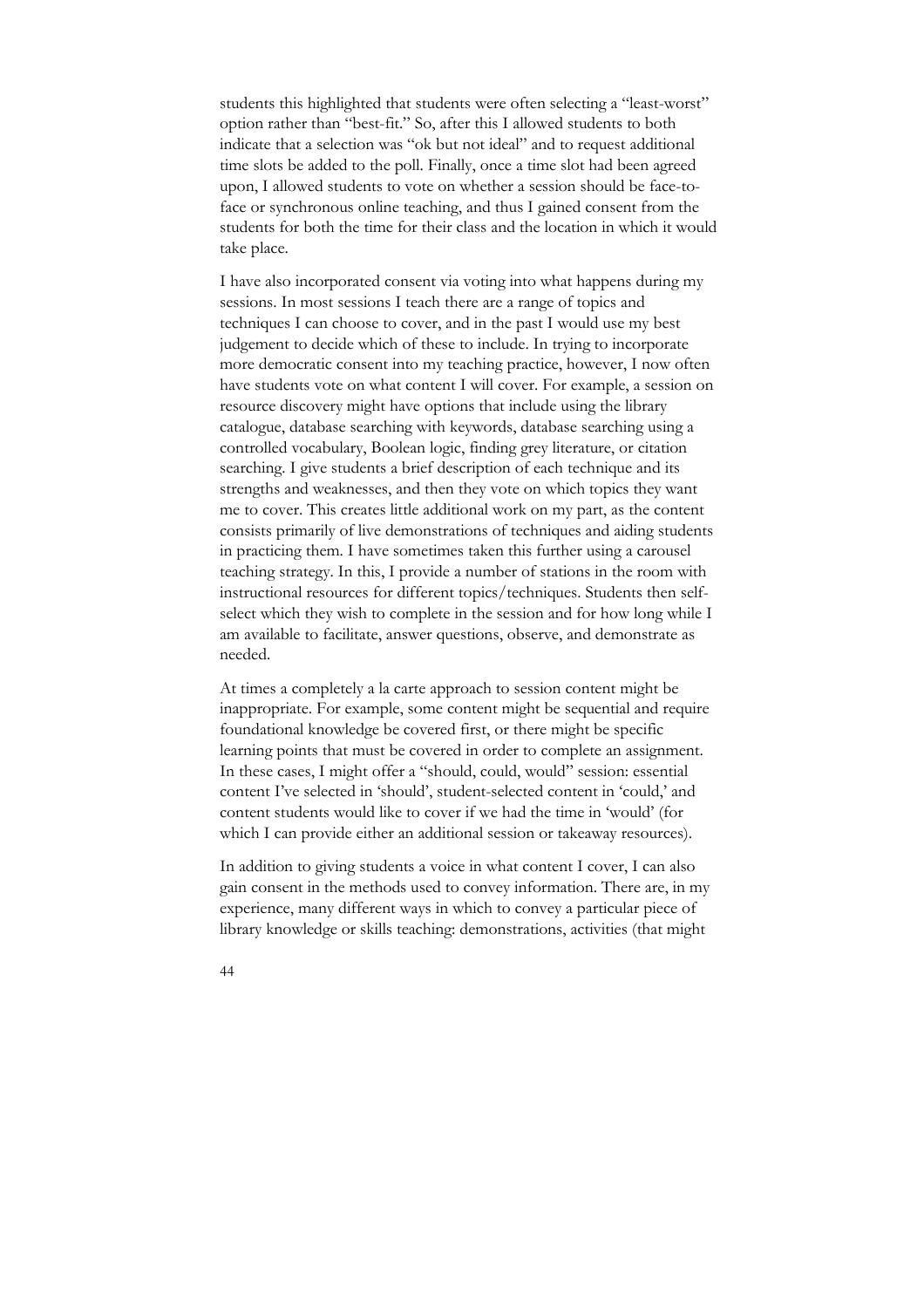be individual, paired, or grouped), discussions and debates, question and answer sessions, workbooks, etc. In a traditional teaching paradigm, the teacher selects which method to use based on their own experiences, preferences, and assumptions about the group. In trying to be more democratic, I often now discuss with students the differing options possible for delivering content, and then facilitate a vote. This can require additional planning to ensure I am prepared enough to use a range of activities during the session, and it requires flexibility on my part to dispense with a rigid, minute-by-minute lesson plan. Conceptually, however, I am more comfortable with the idea of adapting to the learning preferences of the students in front of me than I am to having them adapt to my teaching preference.

A key aspect of using this approach (for me) is to be honest and transparent with students about the relative strengths and weaknesses of different approaches to teaching. Fundamentally, consent is only valid when it is informed consent, and just as any fair election requires a citizenry that understands the policies and implications thereof of their potential representative, the student voting on a lesson activity should have a basic understanding of what a particular choice could mean for that session and their learning. Much library teaching and learning literature focuses on participatory, active-learning approaches—what I would characterise as high-intensity learning activities—over techniques characterised as 'passive' (lectures and demonstrations) (Detlor, Booker, Serenko, & Julien, 2012; Khailova, 2017; Maybee, Doan, & Flierl, 2016; Walsh, 2020). Higher-intensity activities tend to be more engaging and memorable, but also take longer and generally mean less content overall can be covered in the session. By contrast, 'chalk-and-talk' methods (i.e. lecturing) are more 'efficient' in covering content, but might inhibit knowledge retention. In my experience, given a choice most groups opt for a high-intensity approach, but when time and access to librarian teaching is limited it has surprised me how often a group opts for a lecture format. Whatever their choice, I take time to set out my strategies to mitigate the potential limitations of a particular choice. If a high-intensity approach is selected, I signpost where students can find information on the topics I won't have time to cover. If 'chalk-and-talk' is selected, I emphasise the need for active listening, provide guided note-taking resources, and make liberal use of recordings and lecture-capture.

In ceding power in the classroom, it is essential that the critical teacher remains acutely aware of unintended consequences. As early as 1859 John Stuart Mill described the apparent risk of the 'tyranny of the majority' in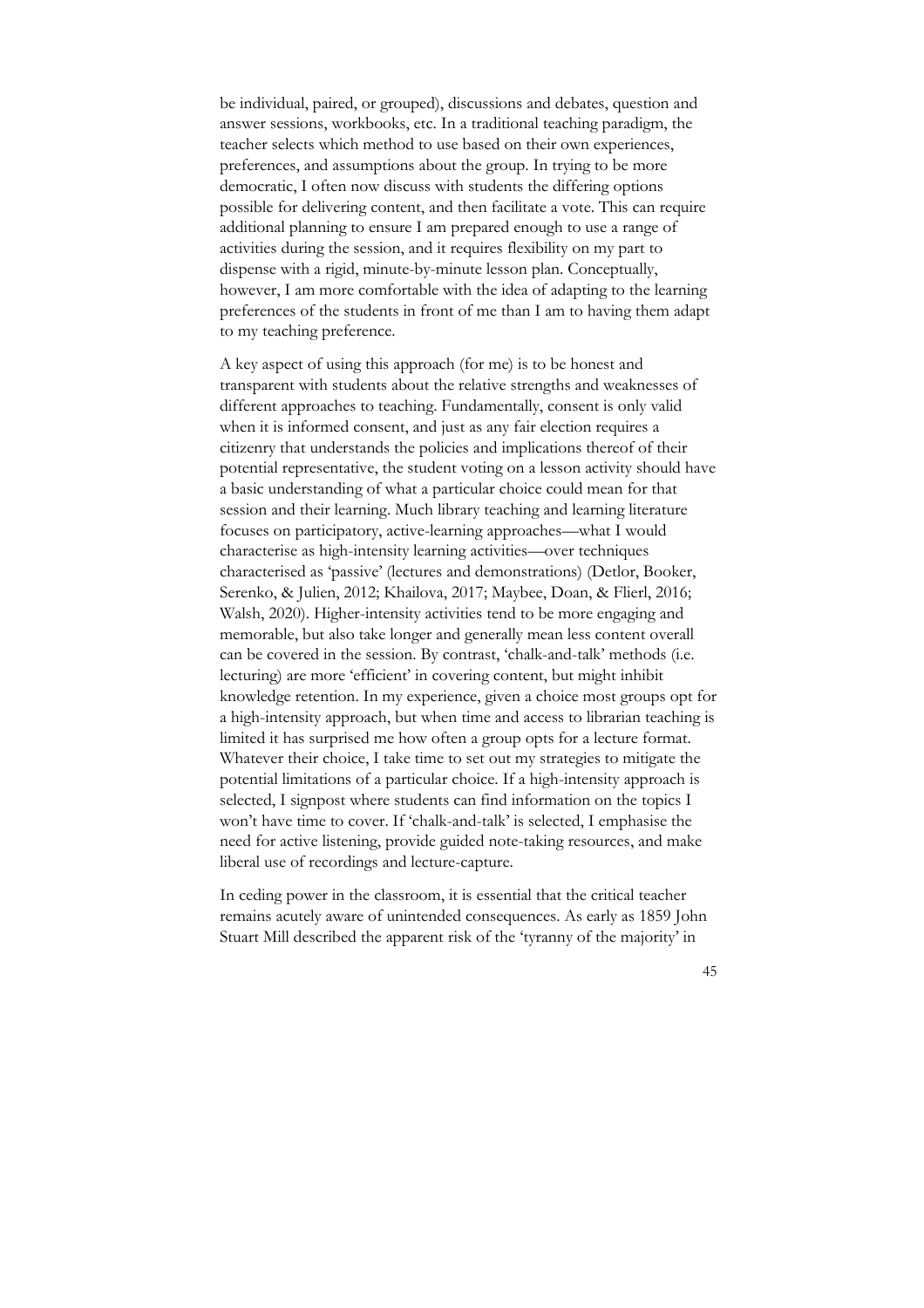democratic societies (Mill 1859/2003). The concern described is a scenario in which a majority of citizens vote for leaders and policies that have a deleterious impact on individual and minority rights whilst having the apparent justification of democratic consent. This is not an archaic or esoteric anxiety as evidenced by the contemporary rise of populist politics and consequent deterioration of minority rights around the world. In an educational context it is essential to consider that once the teacher recedes from a position of power it is not automatic that an equal and equitable classroom culture will unfold organically; hegemonic and exclusionary power structures can emerge. The critical teacher must make a concerted effort to consistently and systematically challenge hegemonic power structures and lift up the voices of oppressed groups. In practice, this means a close consideration of the needs and concerns of present and absent minorities when planning and delivering teaching. In planning teaching I ask myself a number of questions, including: Is the content, method of delivery or activities I use accessible or is there potential that they make full participation by some students difficult or impossible? Is the language I use socially, racially, ethnically, and linguistically inclusive? How will this relate to keywords when demonstrating searches? Do I need to consider how those keywords are structured into a search strategy? Are there any topics that could cause distress to already underrepresented or marginalised groups? Are these essential content, and if so how will I warn students, provide a safe space or refuge? How will I seek responses from underrepresented or marginalised individuals? How will I manage group or paired activities where hegemonic behaviours may emerge? Reflection, planning, and active classroom management is therefore essential to ensure that power can be shared equitably within the classroom.

## **Transparency**

Democracy is often defined as a form of government in which consent is conveyed via voting in either direct or representative systems. While this is a key and necessary feature, a more encompassing definition should include further characteristics common to democratic cultures, namely transparency and accountability. In an autocratic/authoritarian system decisions are taken behind closed doors by an elite group, information is restricted, and processes and actions may be arbitrary. In contrast, in a well-functioning democracy decision-making, information, and processes are transparent. Decisions are made through known, established processes and involve consultation with relevant stakeholders. Policies are disseminated to those affected and are applied consistently and equally.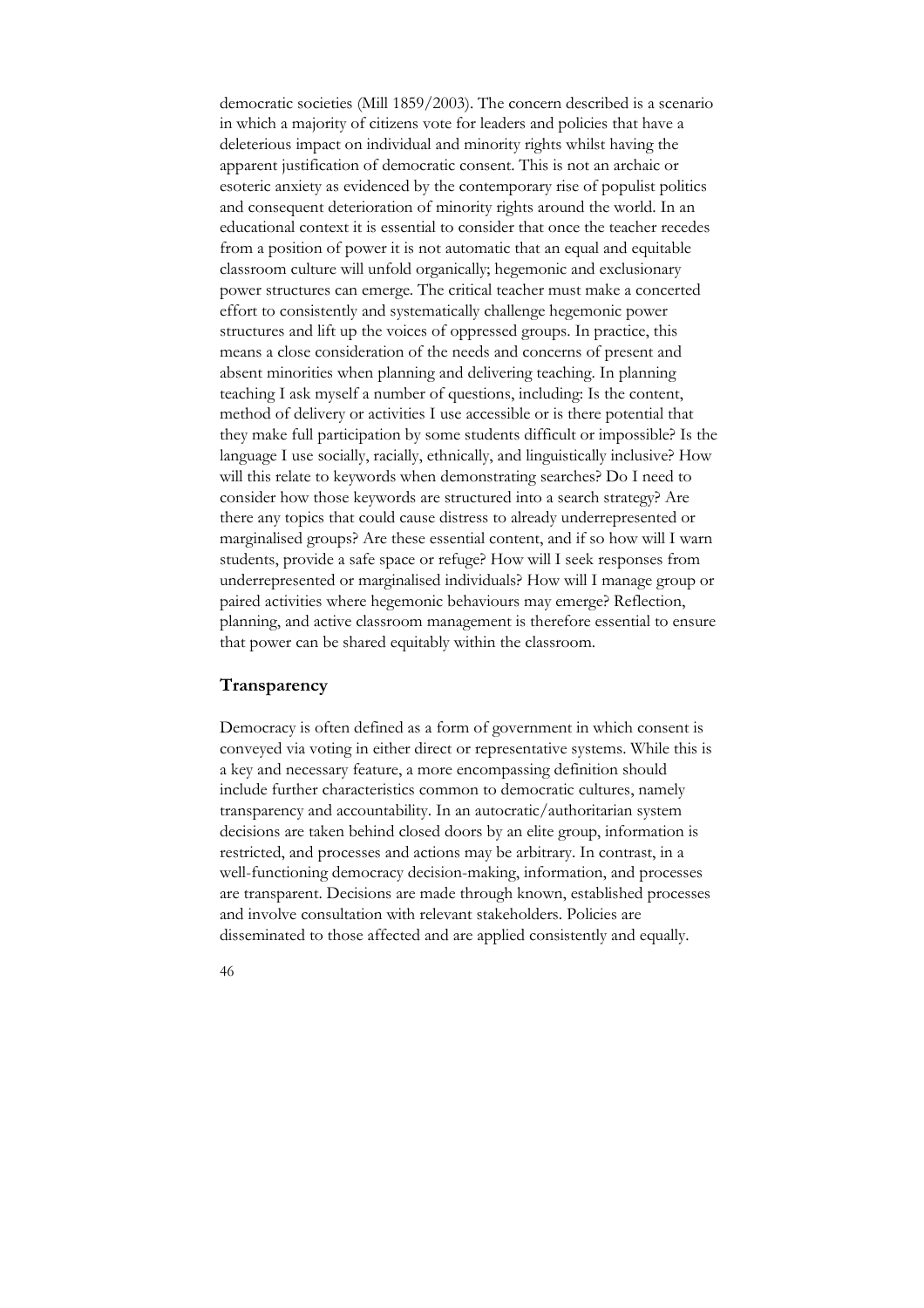Law-makers' interests are declared. Finally, there are processes to both request and publicise information on policy-making available to both the media and citizens. The governed are therefore able to hold authority accountable. Alongside seeking consent, integrating democratic transparency into teaching can help reduce the extent of authoritarianism in the classroom.

In lesson planning, the teacher is required to make a number of decisions: what content, what activities, etc. As outlined already, the teacher can use voting to gain consent for these decisions, but in some circumstances practical concerns, such as group size, timing, room layout, or facilities (or lack thereof), may preclude this and may limit the options available. Additionally, your professional judgement may persuade you that specific topics must be covered. In situations where I am unable to facilitate consent through choice, I can at least be transparent about what choices I have made and the reasoning behind those choices. This need not be a drawn out process-a short statement after the learning outcomes about what I plan to cover, how I will cover it, and why I have chosen to do it this way will generally suffice. I also do this to transparently describe the reasons I have chosen to deliver a session in a particular manner if I am unable to provide a vote on this. For example, I might state at the outset that given the amount of content I have to cover in the limited time I have opted for a fairly non-participatory session in order to get through everything. Alternatively, I might describe how for this session I have opted to include discussion-based activities because I feel it is particularly important for this topic that students share their ideas and opinions rather than simply hear mine. I feel that transparency about teaching methods is particularly important when I am either trying something new ("I saw this method at a conference recently and wanted to try it") or when I am using a non-traditional approach to teaching students might not be used to. For example, in one referencing session I take a playful approach using picture books. Without context this could potentially feel patronising to students, but (I hope) when I explain that the activity has worked well with other groups and allows them to use a real 'source' for referencing quickly, that danger is minimised. Transparency in teaching choices shows respect for my students, and also acknowledges that the lesson is about them as learners, not me as the teacher.

In a similar vein, I have found it useful to tell students about the content I have opted to leave out of a session. In nearly every session, time and resourcing pressure means there are some topics I cannot cover. I believe the benefits of transparency around this are threefold. First, it emphasises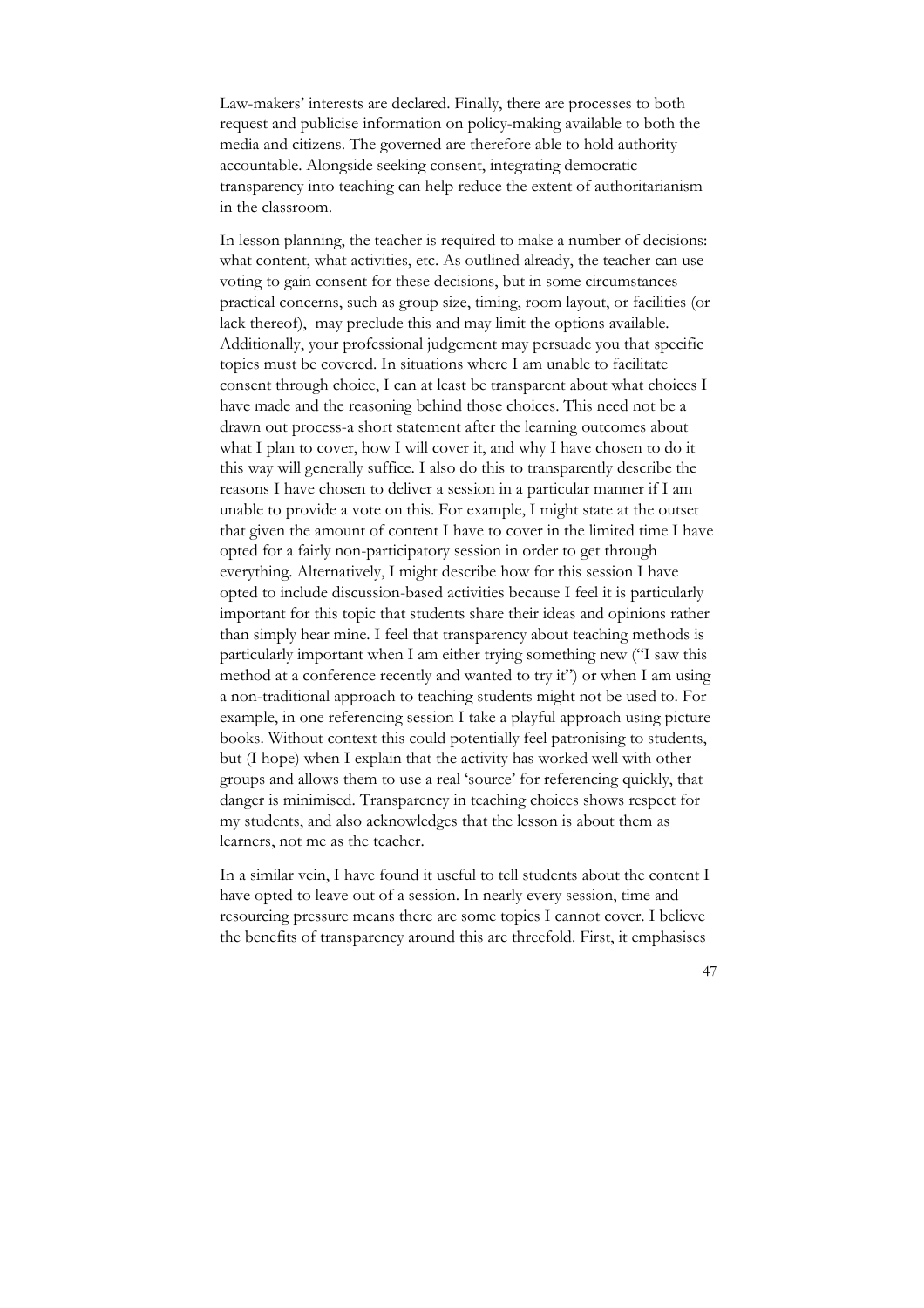the importance of the topics or aspect of skill development I *have* chosen to include in the session. Second, it demonstrates that I value their time and that I take care to think about how I can best use it. Finally, and most importantly for me as a teaching librarian, it highlights the multifaceted nature of library and information skills teaching and draws links between different topics. Highlighting content not being covered might seem counterintuitive, but I have often found it serves a useful purpose in terms of information literacy advocacy. If, for example, in a resource discovery section I state that due to time I cannot cover referencing, I then suggest that students either request additional timetabled sessions from the instructor, or that we independently organise an additional session outside of the timetable either as a large group or in smaller study groups. Around a quarter of the sessions I now deliver to students come from these conversations.

In addition to being transparent in teaching on a topic and activity level, I try to ensure that I am transparent about where my authority as a teacher comes from. It is easy as a teacher to take your authority for granted without explaining why you should be considered authoritative on a particular topic. Being transparent about this topic is particularly important for teacher-librarians because, unlike for other academic staff whose credentials may be more self-evident, many students might have had little to no past interactions with librarians, and might not be familiar with what they do. Therefore, I find it useful to talk about how helping students with research activities is a fundamental part of my role, and something that I am experienced in and qualified to do. This does not mean reading through my CV, but rather talking openly about how I have become familiar with common pinch-points that students experience when undertaking research, and how I have gained expertise using these tools/skills through practice both as a student and a teacher. My aim in doing this is to shift the classroom culture from 'you'll listen to me because I'm the teacher' towards 'it's worth your time listening to me because I've been here lots of times before and helped other students through this'.

In a broader view, critical pedagogy requires that the teacher take time to explore their own positionality in relation to their students, subject area, and institution. Positionality (sometimes termed 'social location') refers to the construction of an individual's identity in terms of race, social class, gender, sexuality, age, level of disability etc. (and the intersection of these characteristics) and how these relate both to others and to your outlook on an issue (Coghlan and Brydon-Miller 2014). The literature on this topic advocates reflection and recognition of one's positionality as a means of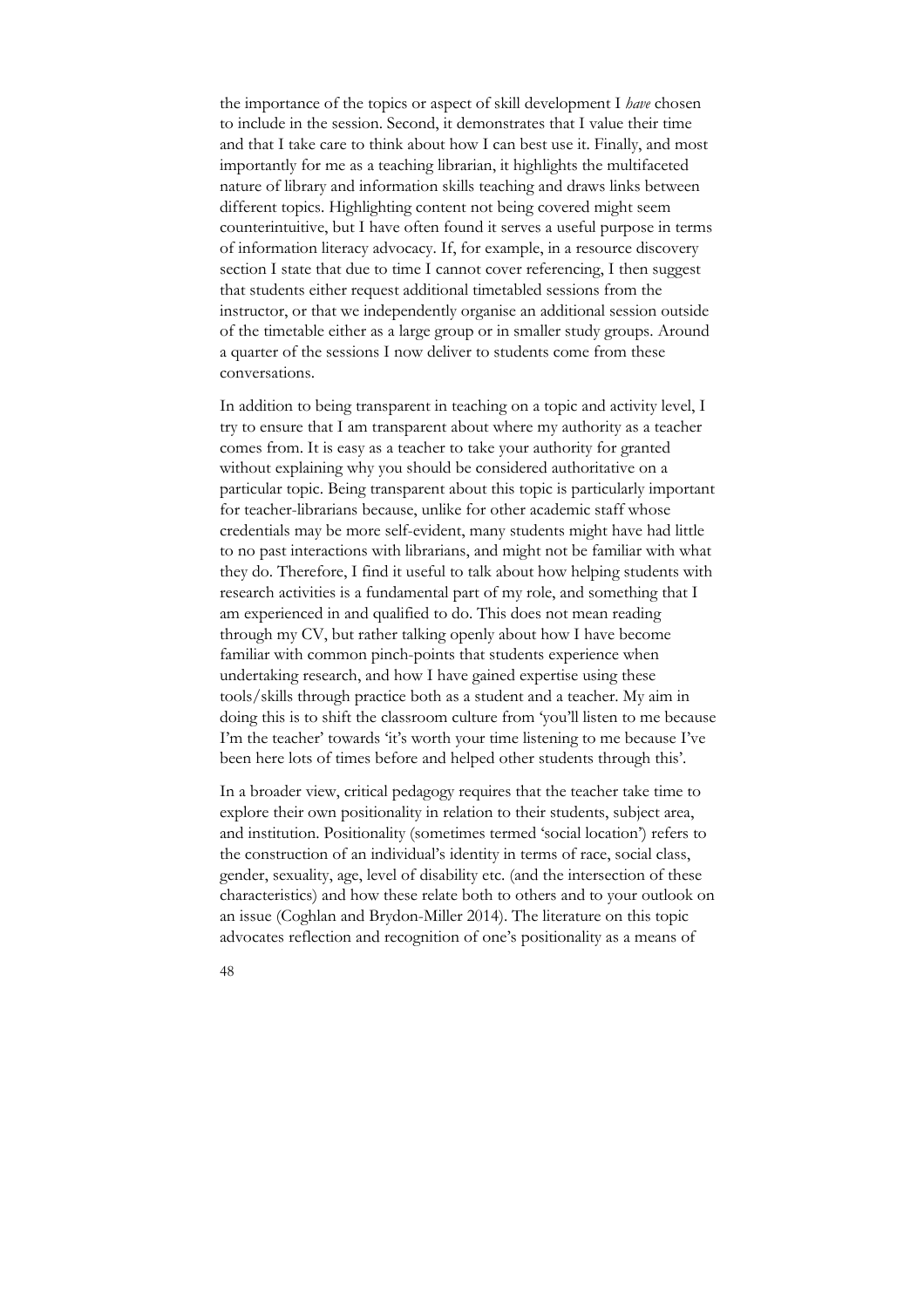preparing for and facilitating classroom discussions on power, privilege, and social justice (hooks 1994; Leistyna, Woodrum and Sherblom 1996; Bell et al. 1997). In my teaching context, I use reflections on my positionality (white, cis-gender male, Queer, working class) to critique and inform my approach to information literacy teaching. Again, this does not mean beginning a session on searching strategy with an awkward recitation of all my personal characteristics. Rather, I integrate it where appropriate. For example, I often talk to students during induction sessions about how as a first-generation student I found the library space intimidating, the services opaque, the staff unapproachable and discuss how I came to manage this. I have also talked during sessions on citation and writing style about how finding your 'academic voice' can feel dislocating if you are not of the culture that sets the stylistic rules. I acknowledge during sessions on reference management software that I have grown up using software to complete tasks and thus find it easier to learn new systems, but that for some present it could be an additional source of frustration. For those with a different lived experience, I suggest that manual reference writing may prove preferable.

In addition to being transparent about the source of any authority I may have, I also try to be transparent with my language in the classroom. Traditional, non-critical teaching (which most of us will have experienced as learners) places students in a passive state requiring unconditional acceptance of whatever the teacher presents. When I reflected on this for my own practice I came to realise the extent to which my sessions were based on my opinions presented as facts. In trying to be more critical as a teacher, I now try to clearly delineate in my sessions which points are objective, provable facts, and which are my opinion (however informed that may be). When writing, language markers tend to make this more obvious ("it is" vs. "in my opinion"), but these are often absent in speaking. I have tried to consciously incorporate verbal markers indicating opinion into my teaching style. On some occasions, I have taken this further by coding individual slides with colour or text to indicate whether the content is an objective fact or subjective opinion. For example: "You'll be expected to use scholarly sources in university work" (fact), vs. "Scholarly sources are more rigorous than other sources" (opinion). In being transparent in this way, students are more empowered to choose the extent to which they are persuaded by my point of view and thus are more active participants in their own learning.

My final point on transparency centres on acknowledging difficulty and signposting complexity. Many librarians, including myself and others I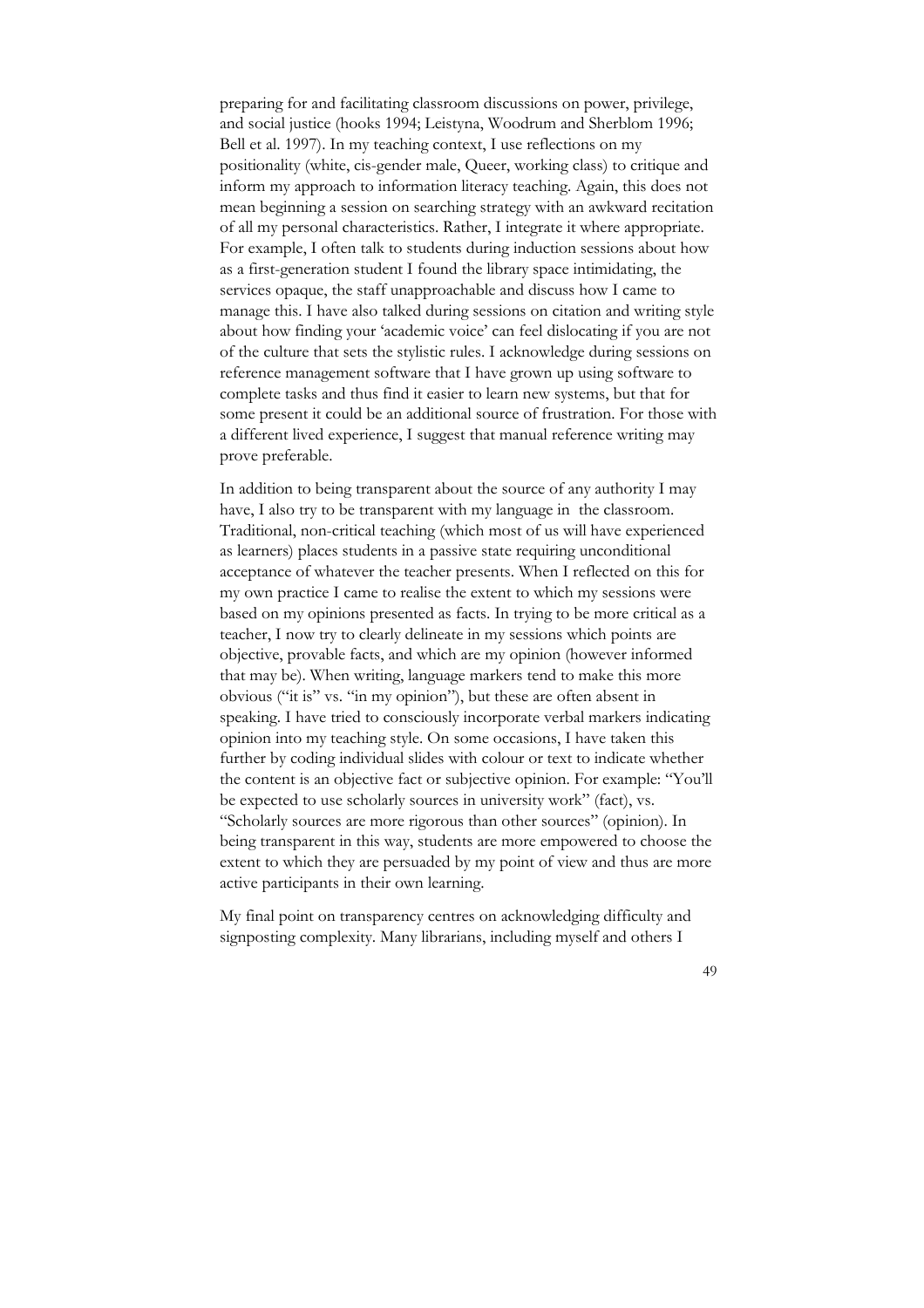have observed teaching, have a habit, whether through accident or design, of underplaying the complexity of the topics and skills that we teach. The root of this, I think, is a desire to appear confident and competent with the subject matter, the concern of intimidating students with the difficulties inherent in developing information literacy, and a fear that if we acknowledge that library resources are complicated to use, students will abandon them in favour of more intuitive tools such as Google Scholar. The result is often a presenting style characterised by a breezy confidence and the use of prepared, successful searches and various checklists. There is, I think, an inherent risk to this approach, however. By presenting content as though everything were straightforward and easy, we risk that students who do not find the task easy will become deeply demotivated by the experience.

Instead of doing this, I acknowledge at the outset that a particular skill (e.g. literature searching in health) is a complex task requiring training and practice to complete. I emphasise that it is likely they will get their search wrong the first couple of times and that I do not expect them to leave the class fully confident. I state that they will need to practice and possibly seek further support. I flag any particularly complex parts of the session (e.g. using controlled vocabulary), often giving students the time reference if the session is being recorded so they can note it down to find it easily again later. I tend to avoid using prepared, scripted searches that I know will be successful, and instead use example topics or questions from students in the class, as I feel this better reflects the experience of the students. If I get too few or too many results, I then talk about strategies to address this, and if I have made any errors in my search I acknowledge those and demonstrate correcting them. When I do use a prepared search query for any reason, I explicitly state that it is prepared, and talk to students about the time and energy invested out-of-class to do so in order for them to understand that a complex query requires a substantial time investment. I hope that by being open and transparent in my practice that students will gain an understanding of the complexity involved in information literacy tasks.

It is possible that by emphasising the complexity in information literacy tasks some students may feel intimidated or demotivated. However, I would rather my students be cognitively and emotionally prepared at the outset of a research task. This means that realisation of difficulty hopefully occurs when I am in the room to support them, rather than after class when students become frustrated that the research process does not appear to be as easy as I had made it look.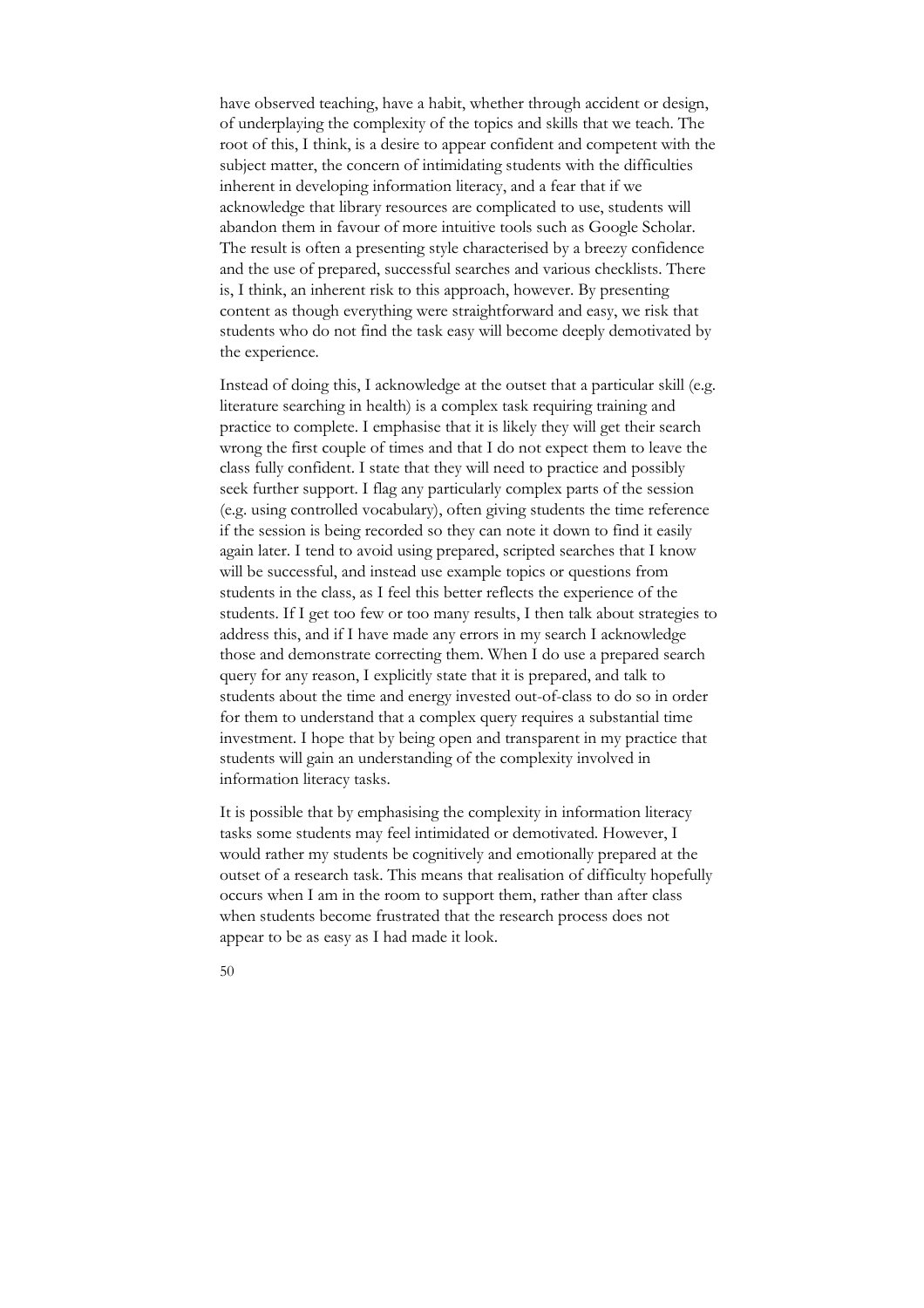Integrating transparency in the ways I've explained in this section has been one of the most powerful changes I have made in my teaching practice. When I reflect back on how I used to teach, I imagine myself as acting like a stage magician—withholding information and preparatory work in order to (attempt to) achieve a "wow" moment of realisation and wonder on the part of the students in how cleverly I had constructed my lesson. While this was personally gratifying, and in some circumstances can be effective, I think the focus was very much on my experience as a teacher as opposed to the learning experience of the students. In contrast, now I characterise my teaching style as that of a television chef: I take students through stepby-step, letting them know what I'm doing, what I've prepared in advance, and how they might adapt my 'recipe' when they try it at home. This, I believe, is a much more student-centred approach having the benefit both of empowering students and facilitating better student outcomes.

## **Accountability**

The final element of democratic principles I try to incorporate into my teaching practice is accountability. Accountability is an often nebulous concept, its meaning determined as much by the intentions of the speaker as any consistent definition (Mulgan, 2000). A politician is at once accountable to their constituents (must justify their actions to voters), is held to account by the media, opposition politicians, the judiciary etc. (can be questioned and challenged) and holds to account their officials and political inferiors (can hire, fire and promote them based on performance). Further it can encompass elements of financial probity, effectiveness, moral character, and trustworthiness amongst many other things (Behn, 2001). At a basic level, in functioning liberal democracies, consent of the governed is provided for by elections, actions are transparent and can therefore be scrutinised, and if a government is found wanting—either through negligence, maleficence, or unpopularity—it is held accountable and can be chastised and ultimately removed from office. Thus ideas of accountability are intrinsically embedded within a democratic framework as power is derived from the people and is thus answerable to the people (Lindbery, 2009). The democrat (much as they may dislike it) is accountable to many, the autocrat sees themselves as accountable to none (with the possible exception of a deity).

In a teaching context, removal of an individual teacher from their position is obviously not an option-students who are dissatisfied with their teacher cannot vote in a replacement. There are some existing, passive ways in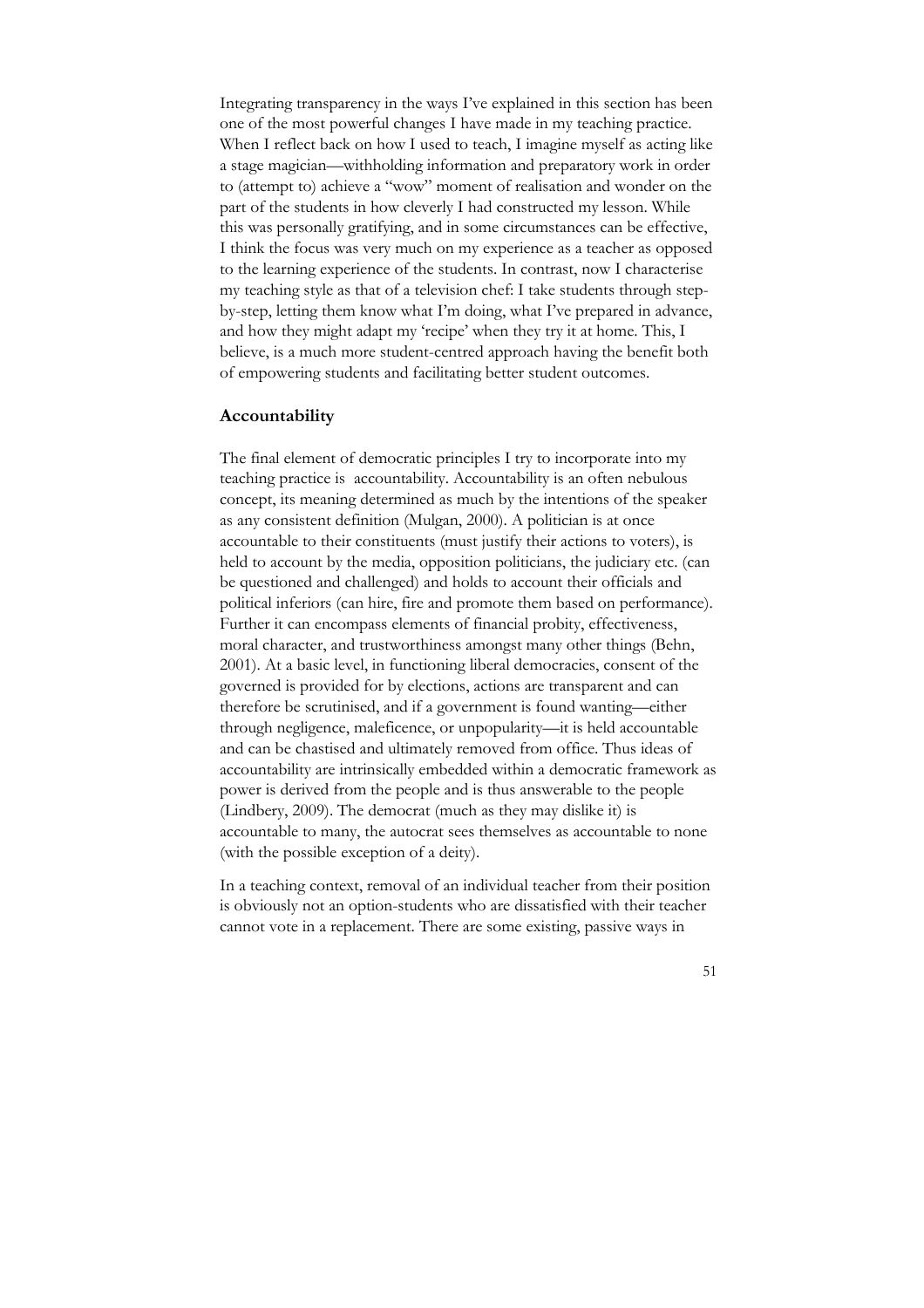which teaching authorities are held accountable. For example, teachers may be accountable through performance management and student evaluations, and in the medium-to-long term by students choosing which courses to take and which to avoid. In the case of teacher-librarians, students can, and often do, vote with their feet-if they do not feel a library intervention adds value they may choose not to attend or may choose not to apply any of the knowledge or techniques taught to them and instead use alternative tools or methods. In addition to these existing, passive methods, I have tried to think creatively about how accountability can be actively integrated into my practice in various ways.

The first step towards thinking about accountability in my teaching was less about a change in practice than a change in perception. Before, when a session had gone poorly, I would sometimes describe students as having simply "not gotten it." Both conceptually and in my language ("*they* hadn't gotten it") I was placing the blame with the students for not learning as effectively as they could have, rather than on me for not teaching them effectively as I could have. While there are certainly occasions when an individual student/s doesn't engage with or learn during the session for one reason or another, when the majority of the class doesn't appear to have understood the content, there is clearly something at fault with the lesson itself. In shifting my perception in this way, I was not trying to create a self-blaming mindset, but rather to critically examine my practice and identify areas in which I could improve. Once I took greater responsibility for how my sessions went, I found ways to become more accountable to my students and in doing so learned more about the impact of my teaching practices on students.

One way I have developed to increase the accountability of my teaching is to offer a range of follow-up services if the classroom format I initially used was not effective for an individual student. Rather than replace personnel if students are dissatisfied, I offer a replacement of the educational intervention. Such alternatives include one-on-one appointments delivered in person or online, small group teaching with study groups, repeat sessions, or recorded lessons. In advertising these services I explicitly link them to how effective the session has been for students personally, emphasising that this type of teaching format might not work for everyone, that this is fine, and that these alternatives exist. Alongside students who might have difficulty with the session's content, I aim to meet the needs of those students who might wish to extend their studies beyond what was covered in the session. At the end of the session, I might reiterate those elements of the topic or search techniques that I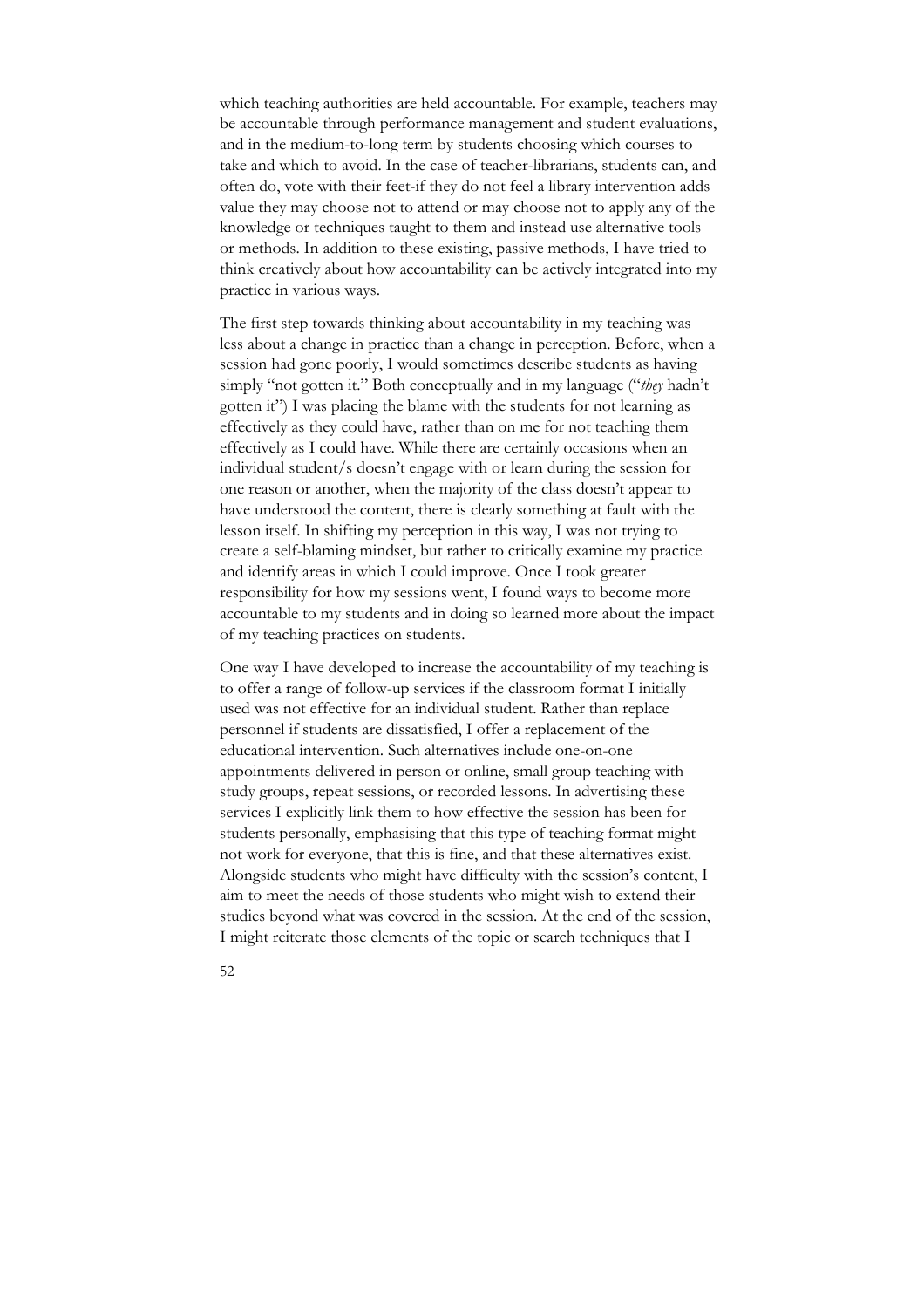chose not to cover and offer students who want further stretch, the opportunity and means of doing so. These two elements together help ensure all students are supported-both those who need extra help and those who could stretch to additional skills.

I have also tried to make myself accountable to students by giving space for students to disagree and challenge my authority, opinions, and conclusions within the classroom. I have done this on an individual student level via questioning. In this, it is key to understand the level of bravery required on the student's part to voice dissent from the teacher's point of view. Most students educated within a non-critical paradigm will generally try to give the 'correct', teacher-approved answer and when I reflected on my own practice in terms of questioning, I realised that most of the time I had a 'right' answer in mind whenever I asked a question. I would ask for responses or opinions, but in truth I was fishing for a single 'correct' answer. To improve questioning, I first spent more time planning when and how I would use questions and adopting a range of different approaches.

As we learn to teach, we're often advised to avoid closed questions in favour of open questions. Closed questions (requiring only single word response or yes/no answer) are perceived as poorer quality and if at all useful, only for answers requiring lower-order thinking (Blachett et al, 2012; Gallagher, 2015). A critical approach might support this: closed questions invite students to confirm the information delivered has been 'banked' and fail to promote dialogue or reflection on the part of the student. I doubt I am alone though in the experience of asking a wellcrafted open question to a group to be met with a cold, oppressive silence. I wait the recommended time (Rowe, 1986), students shift uncomfortably while we all will somebody (anybody!) to say something (anything!) to break the tense silence. When I've reflected on this, centring the students' experience, I'm not surprised by their reluctance. The most embedded librarian is often still a relative stranger, in the one-shot session they are a tourist in their classroom and as open as they may present themselves, a trust relationship has not yet developed. The response to that open, critical question has high cognitive demands. Considering this I now use graduated approaches in questioning beginning with more simple closed questions to build trust and begin dialogue, building to more reflective and/or evaluative open questions. A question matrix is a useful tool for formulating questions at different levels, beginning with more basic 'what is' questions and working up to more complex 'how might' questions (hainezee, 2013). Worley (2015) expands on the open/closed question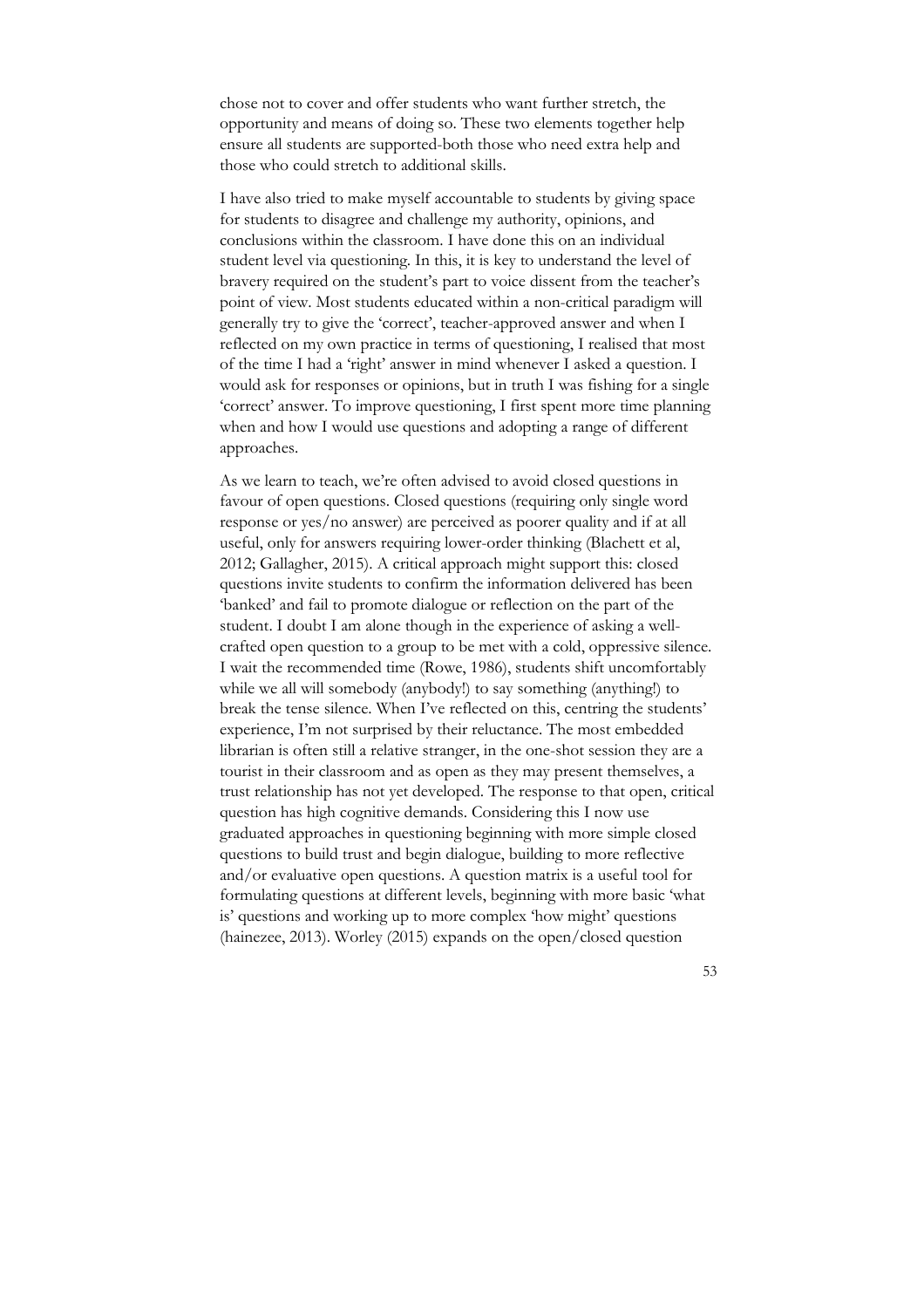dichotomy by drawing a distinction between questions that are grammatically open/closed compared to those that are conceptually open/closed. The grammatical element simply describes the number of words required to answer the question (one or more) while the conceptual element describes the level of thinking, openness to divergent opinions and reflection required in a response. Questions that are grammatically open but conceptually closed might require multi-word answers, but require limited cognitive work. Whereas a grammatically closedconceptually open question may be answered yes/no, but demands reflection and/or justification.

|                        | <b>Grammatically closed</b>                       | <b>Grammatically open</b>                        |
|------------------------|---------------------------------------------------|--------------------------------------------------|
| Conceptually<br>closed | 1. Is this source reliable?                       | 3. What features make this<br>a reliable source? |
| Conceptually<br>open   | 4. Is subject expertise the<br>same as authority? | 2. What do we mean by<br>authority?              |

(adapted from Worley, 2015)

In beginning discussions, grammatically-closed but conceptually-open questions (4) can be a useful starting point as they require a high level of thought, but an initially low level of articulation. From an initial survey of responses to break the ice, further prompts and probes can be used to create a dialogue.

In addition to using individual question techniques, I often also use think, pair, share exercises to allow students a greater amount of time to form their own opinion, rather than being put on the spot by me asking them an individual question (National STEM Learning Centre, 2020a). This allows for both additional time to reflect and form responses and emphasises that the teacher is not the only source of knowledge in my classroom. If I am asking for an opinion from students, I often display a range of different viewpoints on the board beforehand and ask students which they identify most with and to expand on this to give students more room for points of view that might disagree with my own. Finally, in questioning I use the bounce technique. In this technique, an answer from one student is 'bounced' to another student to respond to or build upon and this can be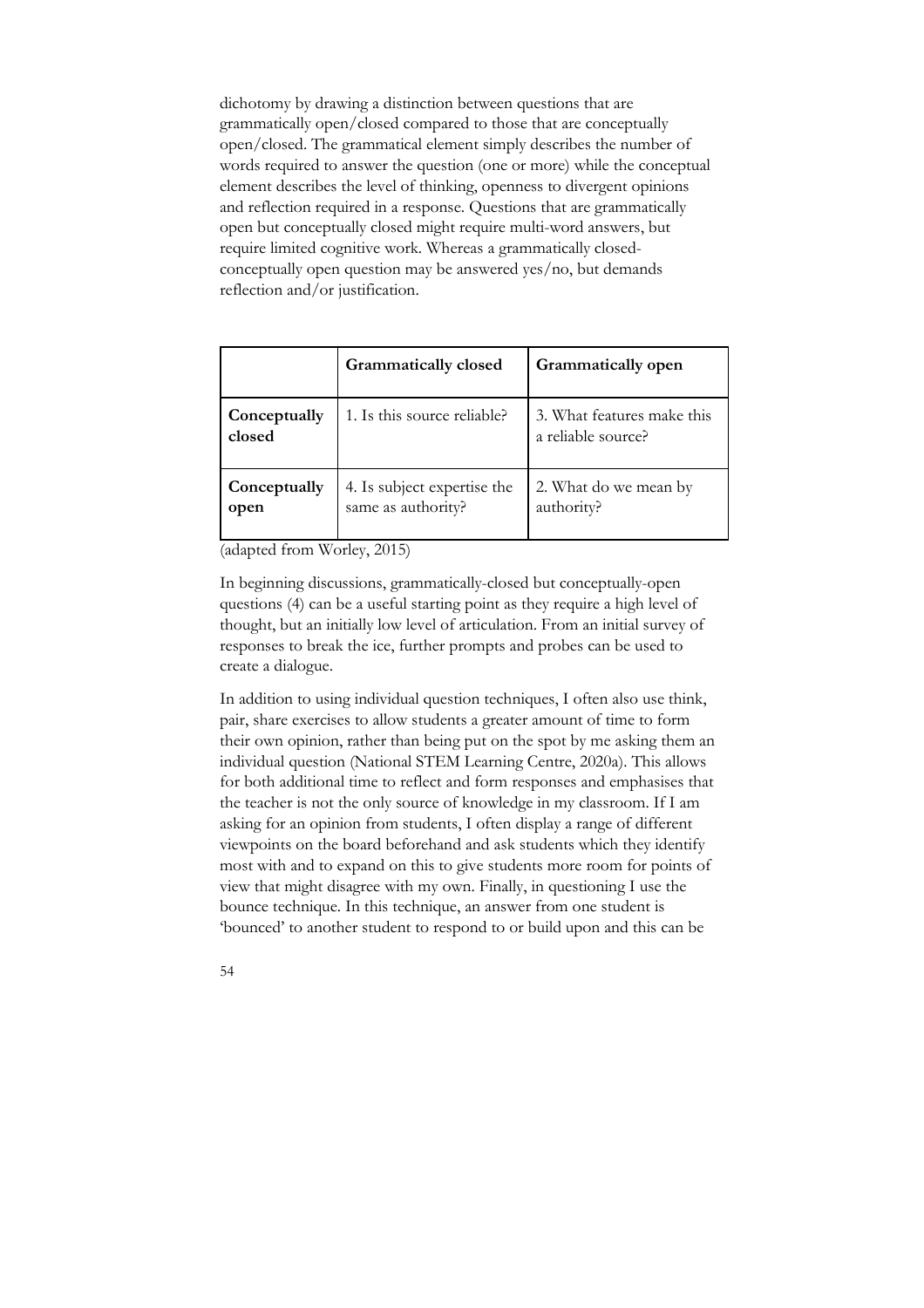repeated several times over (National STEM Learning Centre, 2020b). This provides some distance between myself and the students' responses, allowing them, I hope, to feel more free with their opinions.

In addition to thinking how I formulate questions and what techniques I use to elicit responses, I also consider my broader behaviours during questioning. When undertaking a questioning exercise, I preface it by outlining that I want to ask *some* questions so that a student answering an initial question is less likely to feel interrogated by surprise supplementary questions. In line with teacher transparency, I share the intentions I have in using questioning so that students understand the purpose and reasoning behind the questions I ask (e.g. "Now I'd like to ask some questions to check your understanding/get your perspectives/begin a conversation about…"). Finally, if I'm using questions to check comprehension I try to move the focus from the student's performance to my own. "Does that make sense to you?" as a question to check understanding of a concept or instruction implies a negative response is the fault of the learner. In contrast, "Have I explained that well enough?" asks for the same information, but focuses on my responsibility as the teacher to convey information effectively.

I have also begun to question the structure and purpose of a lot more of my in-class activities. A classic group work activity, for example, might have students working together in a particular format (say a poster or mini presentation), which they then present back to me and the group. Looking at this critically, I first questioned the exercise format. In many cases the group element was relatively arbitrary and often a convenience for me. Unless I explicitly needed a number of students to share opinions it could just as easily be an individual or paired activity as a group so students have the option to work as they felt most comfortable. I then reflected on the presentation element. By asking students to present findings back to me, I was essentially asking them to perform a desired set of behaviours and opinions for me which might influence how they approach the task. Instead, if I want students to share their conclusions, I am now more likely to do this within the groups, rather than in front of the whole class. This way they feel less that they are required to tell me what they think I want to hear.

Thinking critically about how I can make myself accountable to students in my classroom has led me to question my role and my relationship with my students. While I am still undeniably the authority figure within my classroom, practices of accountability mean that I try to use that power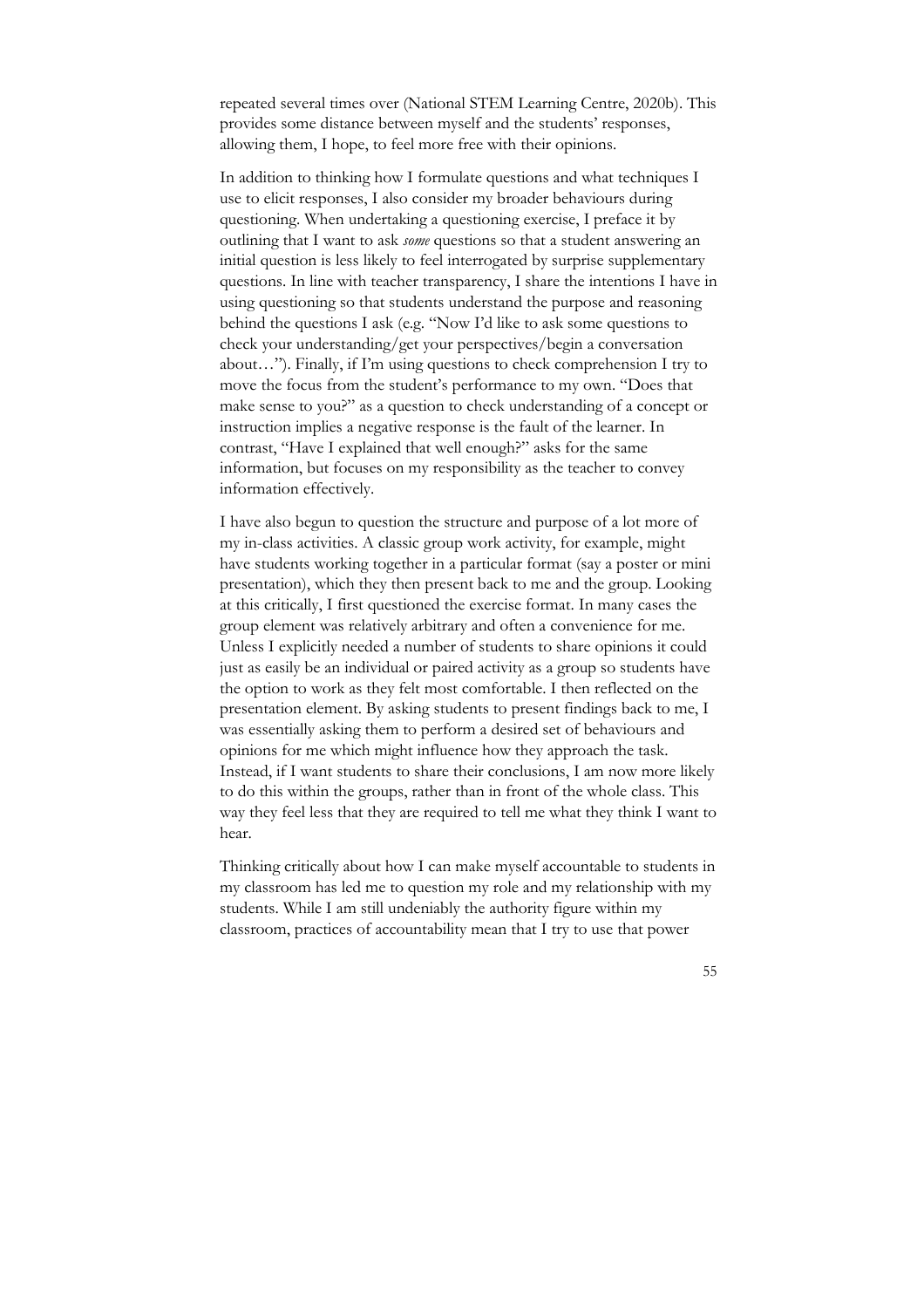more responsibly and thoughtfully, and it closes the distance between teacher and student.

## **Assessing and Evaluating Teaching Critically**

I want to end this chapter by talking about how the emerging critical teacher might evaluate their practice and assess student learning. Reflection and transformative change (praxis) is fundamental in critical pedagogy and helps us grow in skill and confidence as critical teachers (Darder 2018). I don't attempt in this section to present a definitive plan for how assessment and evaluation of teaching and learning can be undertaken within critical library practice: it is beyond my knowledge and skill to do so. Rather, I hope to describe how my views on this topic have been informed by assuming a critical lens.

In writing this, I first wish to draw a distinction between assessment and evaluation in the context of information literacy instruction. For my purposes, I'm defining assessment as the objective measurement of student learning and/or performance in relation to learning outcomes, and evaluation as subjective data measuring student opinions and/or perspectives on a service or intervention. The former measures outputs from the teaching intervention (completed work, behavioural change, confidence levels etc.) while the latter primarily measures inputs (teacher performance, level of content etc.) I make this distinction because many teaching-librarians collect both assessment and evaluation data simultaneously via feedback forms which ask students to report both on educational impacts of the session alongside evaluations of the teacher and classroom environment (Coles & Perris, 2018; Cardiff University, 2016). Both assessment and evaluation exercises have implications for developing critical practices.

It would be remiss of me to discuss assessment and critical pedagogy without first acknowledging the problematic relationship critical educators often have with assessment—both as a concept and as a practice. Conceptually, for many critical educators assessment perpetuates a neoliberal paradigm which commodifies education and rewards acquiescence to hegemonic capitalist values (Gardner & Halpern, 2016; Accardi, 2009). At a practice level, typical assessment methodologies are seen as failing to adequately describe or reflect the complexity of students' learning experiences (Gardner & Halpern, 2016). Assessment is fundamentally challenging for those academic librarians who do not teach their own

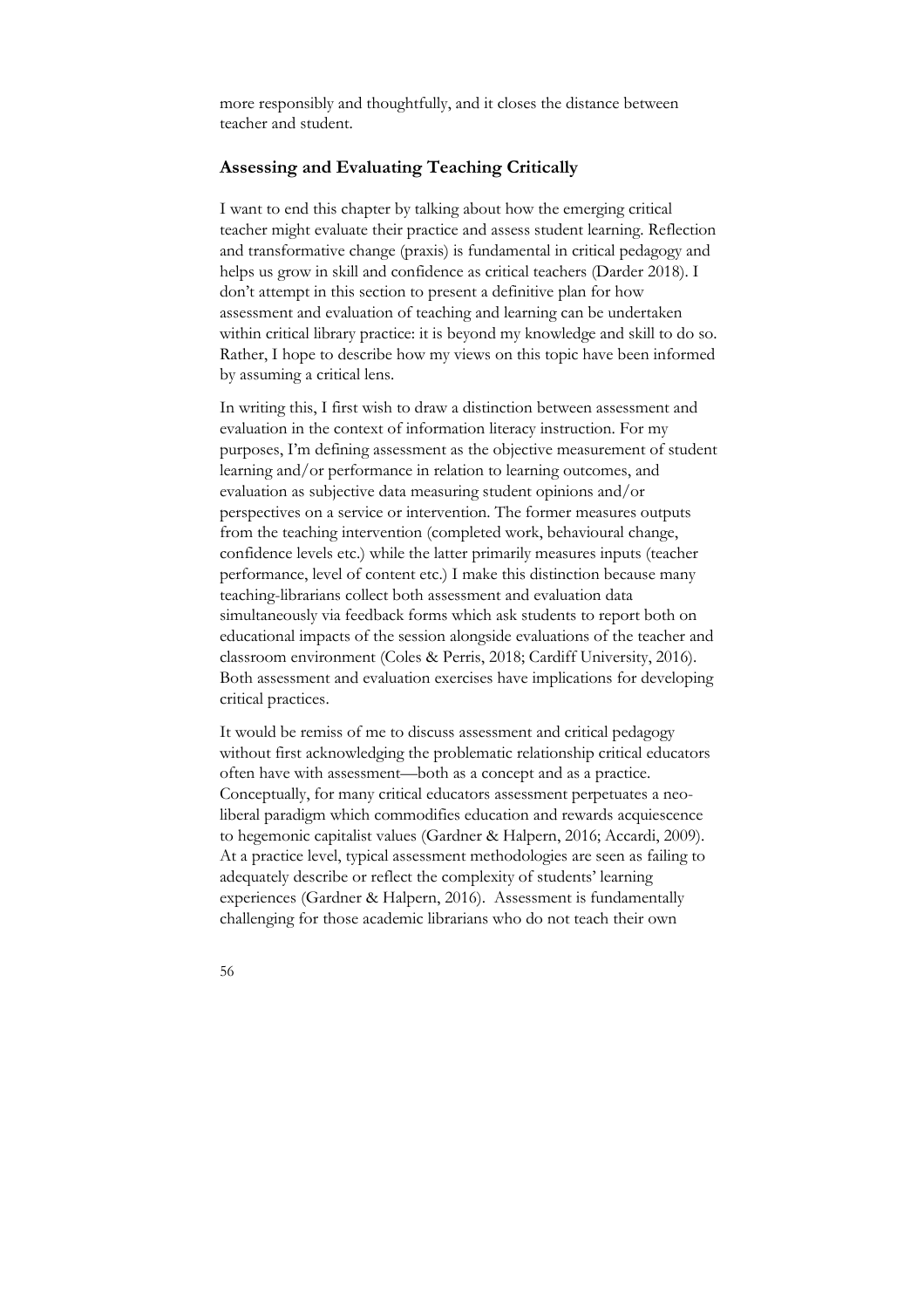credit-bearing courses and are often instead reliant on one-shot sessions. Where the teacher-librarian has continued and consistent contact with students (through a credit-bearing course/module), assessment can be tailored to align to both information literacy objectives and critical concerns. Further, student-centred assessment formats such as reflective journals or portfolios can be used, which allow the student to present a broader array of evidenced learning in an individual manner (Accardi, 2010). For the librarian teaching in a 'one-shot' model this is rarely, if ever, possible due to time and resource constraints. Added to this is the complexity of information literacy as a field that includes skills, knowledge and behaviours that are context-specific and transferable. Opportunities for assessment in one-shot information literacy are thus generally limited to those that can either be completed within the timeframe of a single information literacy intervention (quizzes, self-reported confidence, observations), rely on students opting into post-intervention assessment (observations, portfolios, simulations) or infer learning-gain without student input (analysis of bibliographies, essay analysis, final grades, learner analytics) (Walsh, 2009). Arguably the first two options fall within a banking model and primarily test the ability to recall teacher-approved behaviours and strategies within an artificial environment. Use of externally-created rubrics and frameworks for information literacy assessment have the dual-problem of applicability to the unique circumstances and content of an individual lesson, and the risk perpetuating hegemonic power structures when those bodies advocating for their use are themselves uncritical (Accardi, 2010). Inference from other student-completed work may show, at best, a correlation between variables, but risks inaccuracy due to the difficulty in definitively demonstrating that any knowledge/skill exhibited is derived exclusively from the intervention.

In light of these considerations, when contemplating information literacy assessment I find myself cycling between two conclusions. On the onehand I am minded to resist attempts to quantify the impact of my teaching. Philosophically, it stands in conflict to critical practices. Practically, it is too simplistic and prone to error. If a means does not exist that respects complexity in critical information literacy skills development, is studentcentred and implementable within the confines of my practice, so be it. The nearest, best-fit option, for me, still feels insufficient; if you want to drive a screw into a wall but only have a hammer, you'd be better not attempting it. On the other hand, I recognise the inflexibility in my initial position. As Gardner and Halpern (2016, p.47) conclude "assessment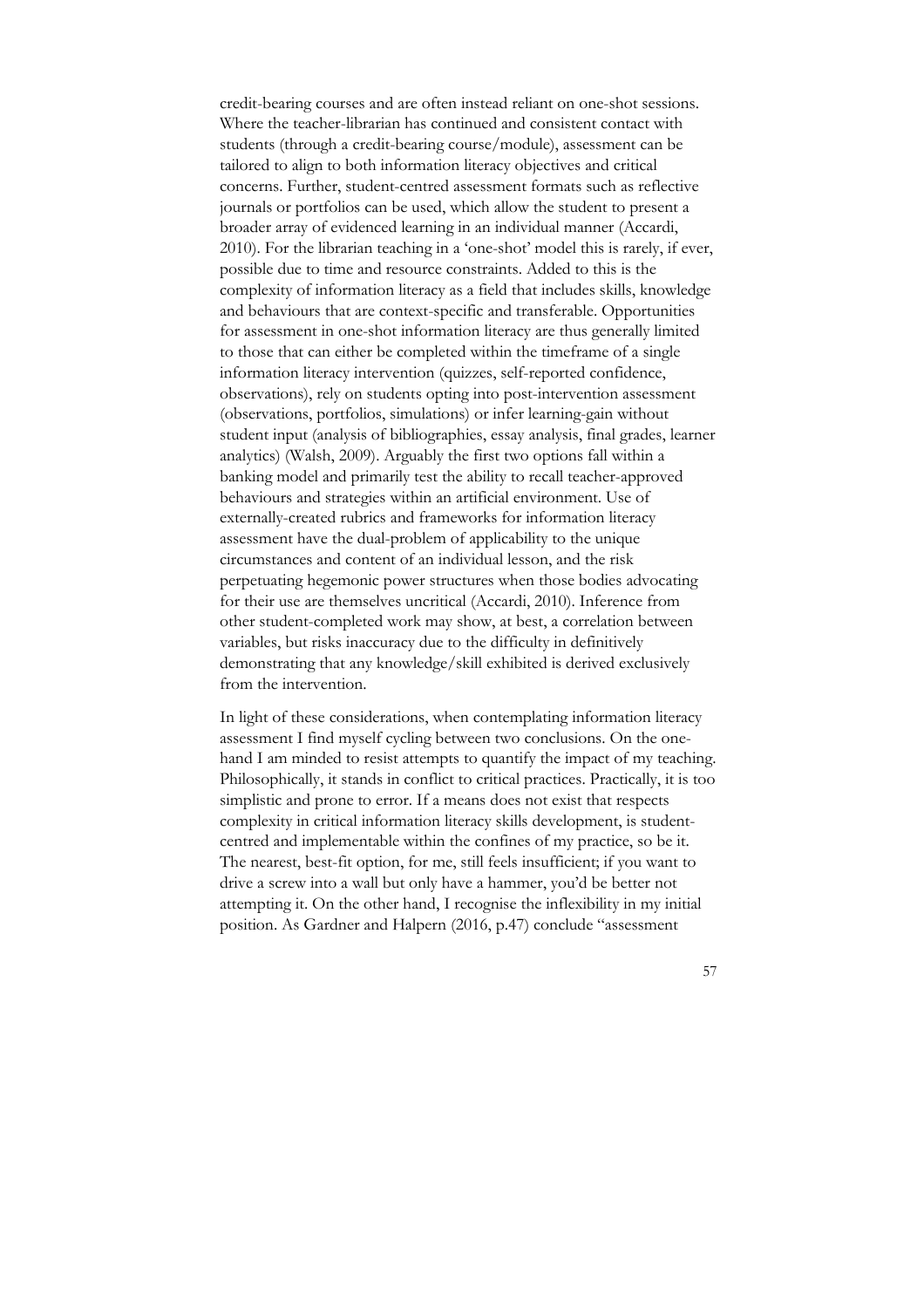cannot be ignored," and it would be reductive to reject assessment altogether for the lack of a perfect means to implement it. The nearest workable compromise I have found is to use a range of assessment methods: summative self-reported confidence formative assessment questions, student and tutor feedback, and qualitative feedback. In discussions about assessment and impact I reiterate the issues and limitations inherent in collecting and interpreting this data. My mantra, both to myself and to my management, is that my contribution and my students' learning has value whether or not that is quantified.

I have on the whole fewer reservations with regards to integrating student evaluation into my critical practice. By its nature it feels more studentcentred than most assessment practices and gives the opportunity to gain valuable implementable insight into both the classroom environment and teacher behaviours. My main concern with student evaluation practice centres on its relationship with the neoliberal agendas of commodification of education, students as consumers and control regimes posing as accountability measures (Sanders-McDonagh & Davis, 2018). Resisting these agendas whilst recognising the value of student voice can thus be a complex and contested balancing act. In attempting a critical use of student feedback, I focus less on the issue of whether or not to collect it and instead on the purpose and the nature of the data gathered. Feedback forms that require simple checkbox or Likert scale answers don't do justice to the complexity of learning as an endeavour. Questions which evaluate a lesson in terms of utility (e.g. "How useful did you find this library session?") present education as a commodity for which the learner should expect some 'return-on-investment'. Finally, evaluation form statistics, when used for 'accountability' rather than developmental functions such as annual appraisals or library impact reports, co-opt student voices to impose authoritarian control on education professionals.

In order to apply a critical lens, we should collect data that allows us to interrogate the lived experience of our teaching, inform and challenge our practice, and reduce inequality and marginalisation of different student groups (Accardi, 2010). We can explore ways to evaluate teaching more holistically. Rather than collect simple, easily-analysed quantitative data, we could seek to research the emotional response of students who have received library teaching. Do students feel more confident, less frustrated, have their values and preconceptions of the topic been challenged? Fundamentally has our teaching empowered them as learners? The purpose of data collection here is not to provide a set of headline statistics for an internal report, but rather to provide the rich data necessary to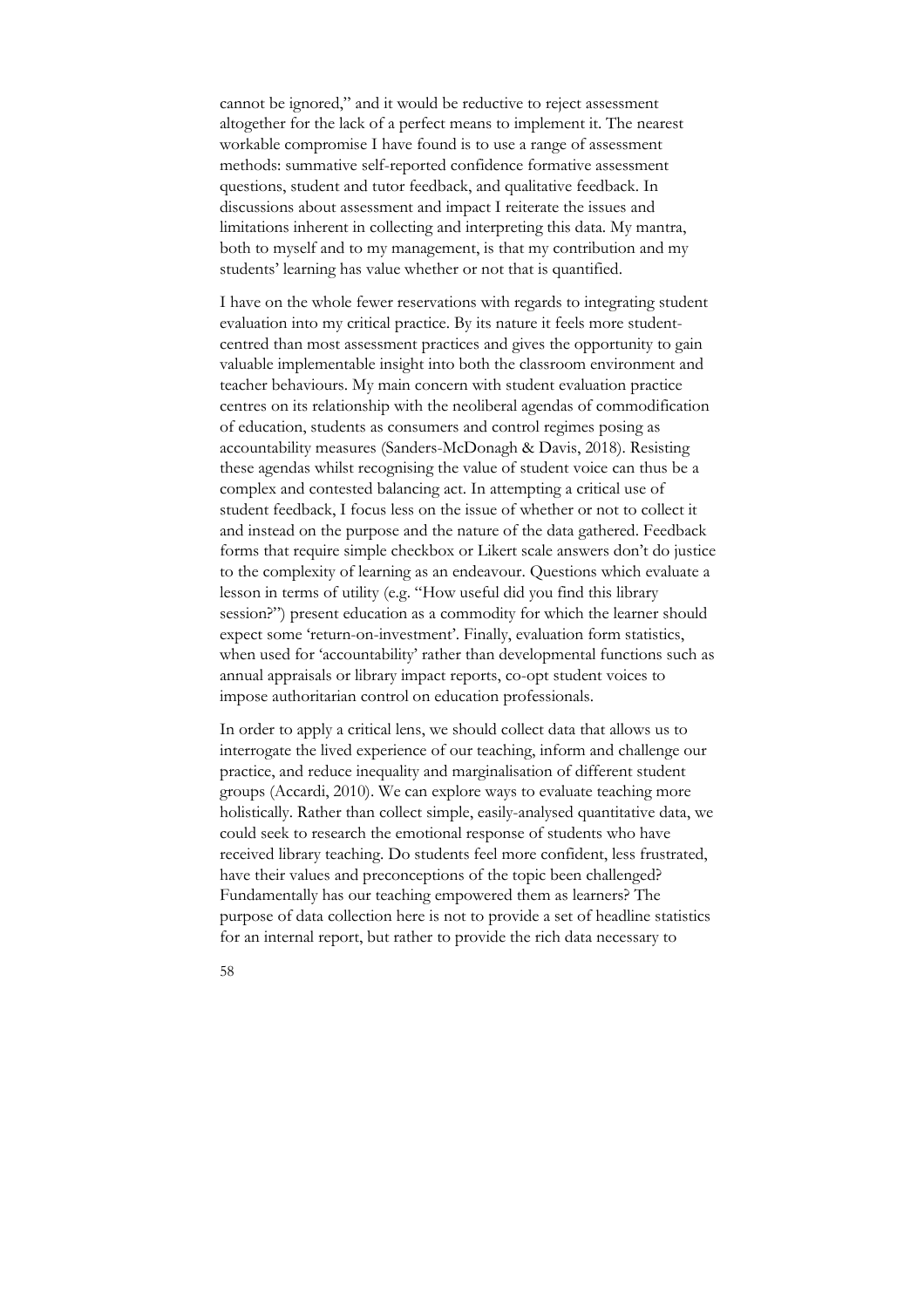reflect on our practices and content. This might necessitate a change in the means we use to collect data, eschewing breadth for greater depth.

Similarly, we should acknowledge that feedback at the end of an individual session shows only a snapshot of students' feelings at that moment. To gain a full picture of how students have responded to a session we need to look more broadly at student behaviours. Counterintuitively, an uptick in enquiries, appointments, or teaching requests from students who have attended a lesson should not necessarily be regarded negatively. Deep learning should prompt students to have further questions, so repeat contact demonstrates both that students recognise the value of the topic and that they feel comfortable enough to request additional input. Again, there is value in looking at the wider patterns of student behaviours in order to reflect on the impact of our teaching.

Finally, in order to either assess or evaluate critically, I would advocate the use of disaggregated data—collecting anonymised personal data such as gender, disability, ethnic and social backgrounds and other data points as relevant. Both research and analysis of outcomes have demonstrated that different groups of students have radically divergent experiences of education (Cole 2010). Analysis of aggregated data (where data from a whole cohort is analysed as a whole) has the potential to minimise differences between groups of students using (or not using) library services and teaching. We cannot, I believe, assume that library teaching and learning activities are uniquely immune from the wider structural inequalities of educational experiences present in our institutions. In contrast, where data has been disaggregated, the experience and outcomes of marginalised and/or minority groups can be explored in greater depth and strategies developed to address unequal treatment and outcomes.

Such analysis relies on the willingness of teacher-librarians to use and/or request data on personal characteristics when evaluating teaching activities, something that, in my experience, tends to make many librarians fairly uncomfortable. Traditionally our professional values have emphasised equality of access rather than equality of outcome (Koehler 2003). Thus, activities are designed and evaluated with universality in mind, but because of the make-up and experiences of the majority of librarians (i.e. mostly white, economically advantaged, cis-women) this tends to result in services that reflect the needs and priorities of the hegemonic culture at the expense of marginalised groups. The noted lack of diversity in the profession (CILIP/ARA 2015) may compound this by providing too few different lived experiences of higher education. That, as a profession, we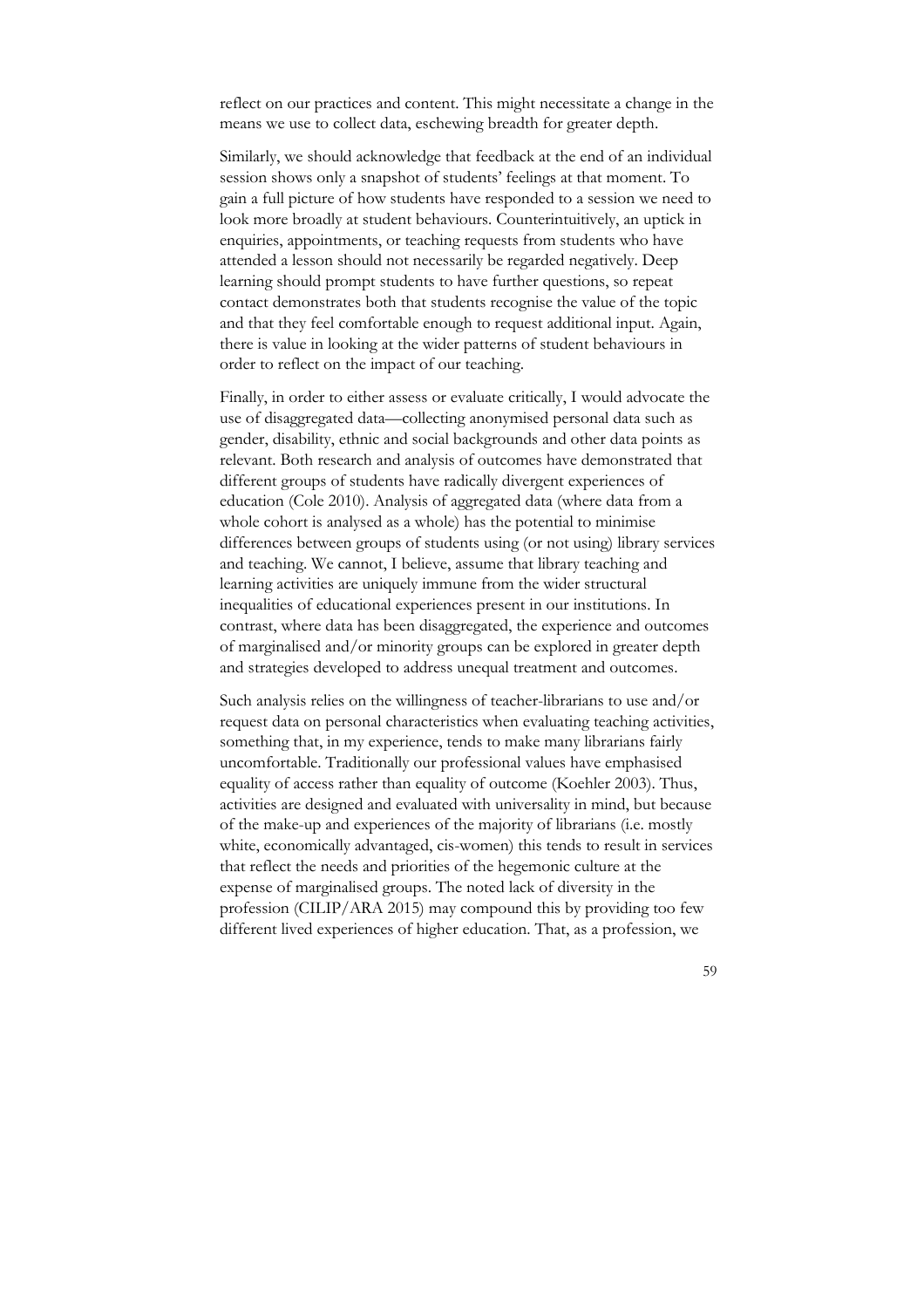hold privacy as a core value (Foster and McMenemy 2012), might dissuade some librarians from collecting learner data that potentially impinges on the privacy of service users (including those attending library teaching). However, I would argue that collection of personal data to achieve just and equitable educational experiences (with proper safeguards) is warranted.

## **Conclusion**

In this chapter, I have discussed a wide range of critical pedagogy practices I have tried to integrate into my daily teaching experiences. This list might seem extreme and like it leaves little room for actual library or information literacy content, but I do not intend this as a list of 'must-dos.' Rather, I hope to show a range of behaviours and practices as a selection of options for you to consider. To me, critical pedagogy is not about crafting the perfect critical session, but rather it is a process of using reflection and changing practice incrementally in order to challenge the dominant power hierarchies in education. It is a journey rather than a destination, and any advice I offer here is simply a snapshot of where I am and what I do as a teacher at this moment.

## **References**

Accardi, M.T. (2010). *Feminist pedagogy for library instruction*. Library Juice Press.

Accardi, M.T. (2015, October 6). *The souls of our students, the souls of ourselves: resisting burnout through radical self-care* [Keynote address]. 2015 Pennsylvania Library Association (PaLA) Annual Conference College & Research Division, University Park, PA, United States. https://pdfslide.net/reader/f/accardi-pala-crd-keynote-final-2015

Accardi, M.T. (2009) Teaching against the grain: critical assessment in the library classroom. In M.T. Accardi, E. Drabinski & A. Kumbler (Eds.), *Critical library instruction: theories and methods* (pp. 251-265). Library Juice Press.

Aubrey, K., & Riley, A. (2018). *Understanding*  $\mathcal{Q}^*$  *using educational theories* (2nd ed.). SAGE Publications.

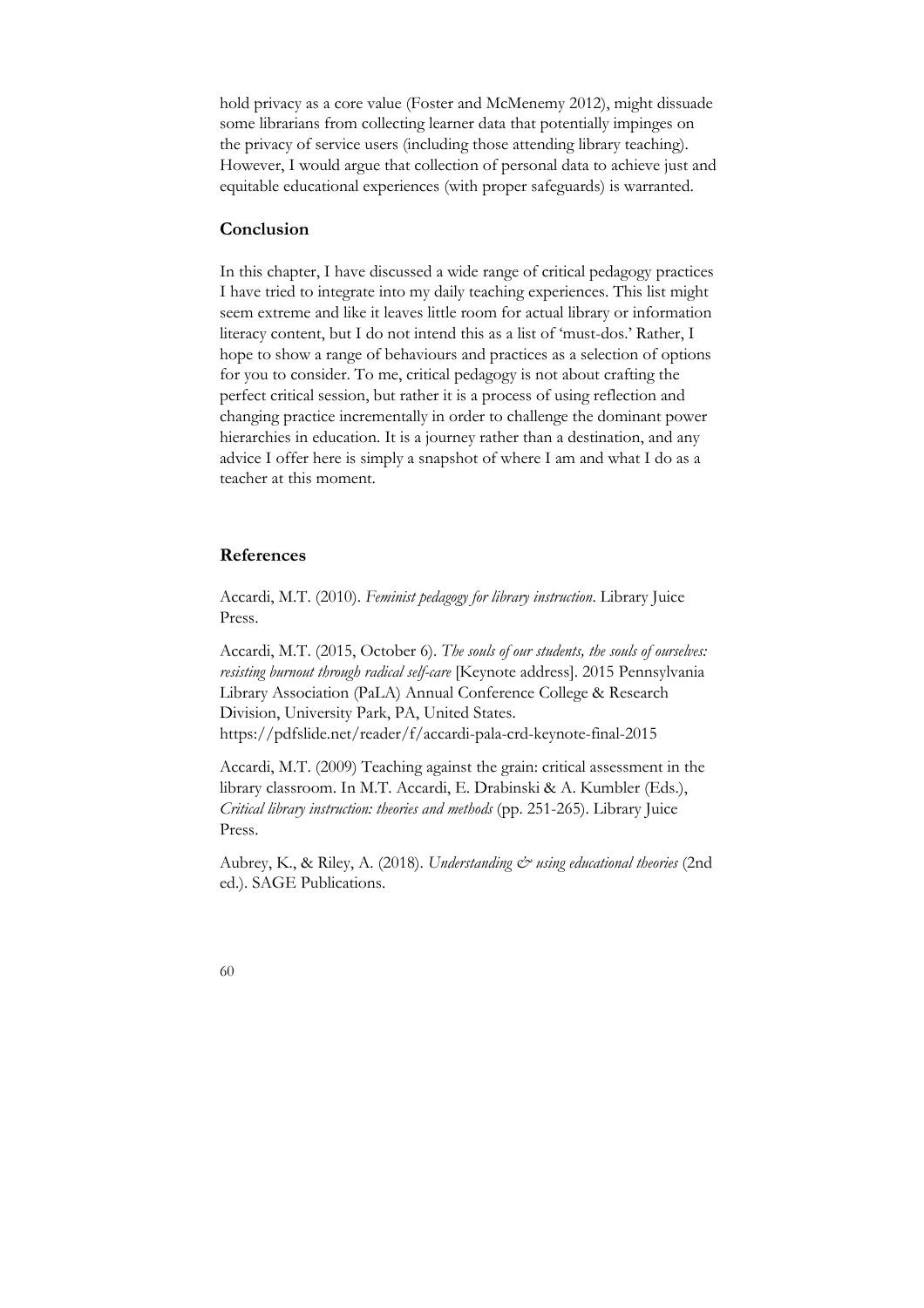Barr-Walker, J., Bass, M.B., Werner, D.A. & Kellermeyer, L. (2019). Measuring impostor phenomenon among health sciences librarians. *Journal of the Medical Library Association, 107*(3), 323-332. https://dx.doi.org/10.5195%2Fjmla.2019.644

Beatty, J.F. (2015). *Reading Freire for first world librarians*. [Keynote address]. 2015 Canadian Association of Professional Academic Librarians Annual Conference, Ottawa, ON, Canada. https://dspace.sunyconnect.suny.edu/bitstream/handle/1951/70036/fullt

ext.pdf?sequence=1&isAllowed=y

Behn, R. D. (2001). *Rethinking democratic accountability*. Brooking Institution Press

Bell, L.A., Washington, S., Weinstein, G. and Love, Barbara (1996) Knowing ourselves as instructors.In Adams, M., Bell, L.A. and Griffin, P (Eds.), *Teaching for diversity and social justice: a sourcebook* (pp. 299-311). Routledge.

Bennett, M., & Brady, J. (2014). A radical critique of the learning outcomes assessment movement. *Radical Teacher*, (100), 34-47. https://doi.org/10.5195/rt.2014.171

Bertram, C. (2013). *Routledge philosophy guidebook to Rousseau and the social contract*, Taylor and Francis.

Blanchett, H., Powis, C. & Webb, J. (2012). *A guide to teaching information literacy : 101 practical tips*. Facet.

Boruff, J. T., & Harrison, P. (2018). Assessment of knowledge and skills in information literacy instruction for rehabilitation sciences students: a scoping review. *Journal of the Medical Library Association*, 106(1), 15–37. https://doi.org/10.5195/jmla.2018.227

Cardiff University. (2016). *Information literacy resource bank; handbook for information literacy training*. http://sites.cardiff.ac.uk/ilrb/handbook/

Chiarella, D., Khadem, T.M., Brown, J.E. & Wrobel, M.J. (2014). Information literacy skills retention over the first professional year of pharmacy school. *Medical Reference Services Quarterly*, *33*(3), 302-312. http://dx.doi.org/10.1080/02763869.2014.925693

Coghlan, D., and Brydon-Miller, M. (2014). *The sage encyclopedia of action research, vol. 2*. SAGE Publications Ltd. http://dx.doi.org/10.4135/9781446294406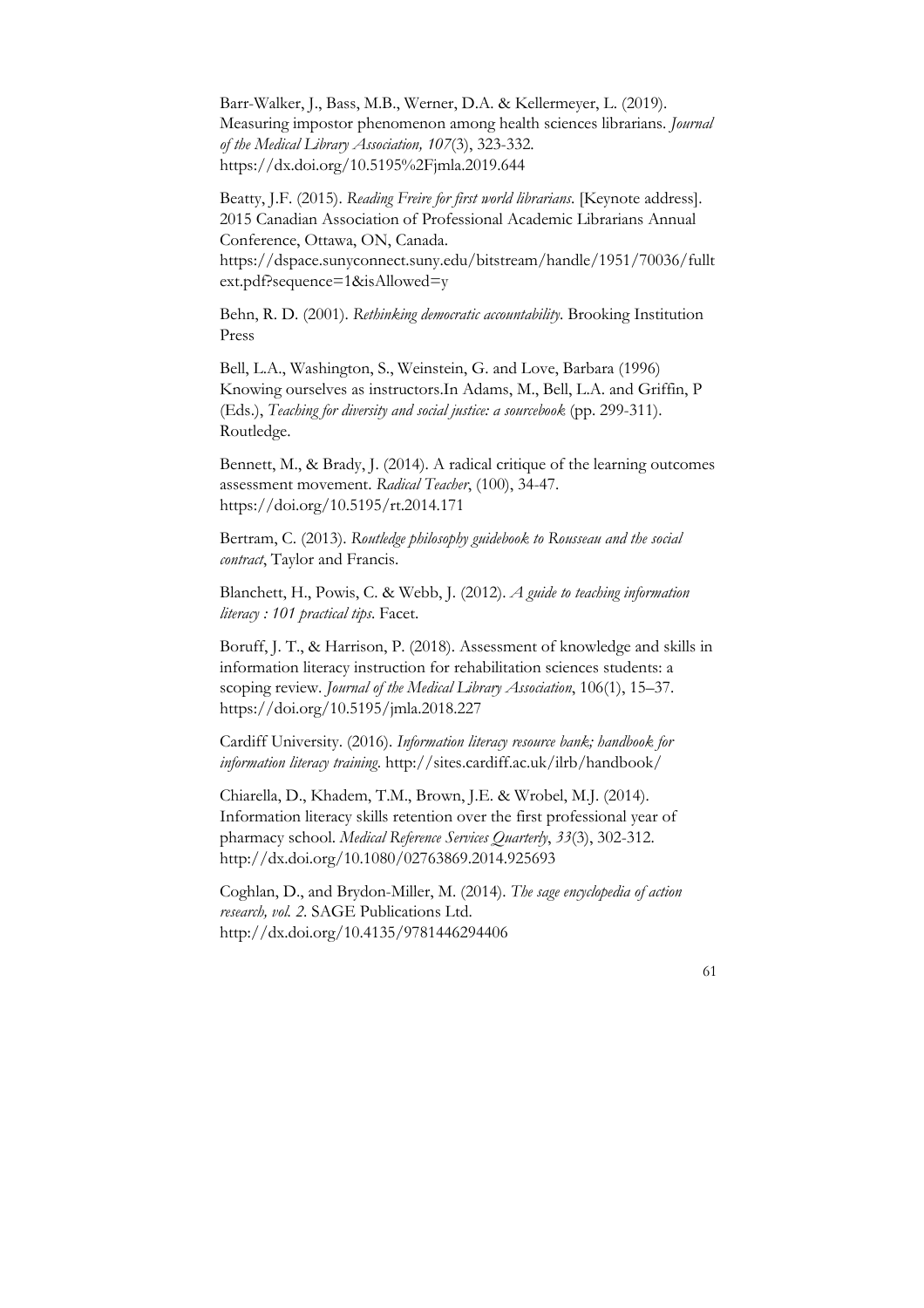Cole, D. (2010). The Effects of Student-Faculty Interactions on Minority Students' College Grades: Differences between Aggregated and Disaggregated Data. *Journal of the Professoriate*, *3*(2), 137-160

Coles, K. & Burke, R. (2018). *Collecting meaningful feedback on information literacy training: results of a project to evaluate feedback methods* [Conference presentation]. LILAC 2018, Liverpool, UK. https://www.slideshare.net/infolit\_group/collecting-meaningfulfeedback-on-information-literacy-training-results-of-a-project-to-evaluatefeedback-methods-coles-perris

Critten, J. & Stanfield, A.G. (2016). Social constructivism and critical information literacy. In N. Pagowsky & K. McElroy (Ed.s), *Critical library pedagogy handbook* (pp. 41-51). Association of College and Research Libraries

Darder, A. (2018). *The student guide to Freire's pedagogy of the oppressed*. Bloomsbury Academic.

Detlor, B., Booker, L., Serenko, A., & Julien, H. (2012). Student perceptions of information literacy instruction: The importance of active learning. *Education for Information, 29*(2), 147-161. https://doi.org/10.3233/EFI-2012-0924

Erlinger, A. (2018). Outcomes assessment in undergraduate information literacy instruction: a systematic review. *College & Research Libraries*, *79*(4), 442–479. https://doi.org/10.5860/crl.79.4.442

Faulkner, A. E. (2015). Reflections on the Impostor Phenomenon as a Newly Qualified Academic Librarian. *New Review of Academic Librarianship*, *21*(3), 265–268. https://doi.org/10.1080/13614533.2015.1070185

Foster, C., & Mcmenemy, D. (2012). Do librarians have a shared set of values? A comparative study of 36 codes of ethics based on Gorman's Enduring Values. *Journal of Librarianship and Information Science*, *44*(4), 249- 262. https://doi.org/10.1177%2F0961000612448592

Freire, P., (1996). *Pedagogy of the oppressed* (2nd ed.). Penguin.

Freire, P. & Macedo, D. (1995). A dialogue: Culture, language, and race. *Harvard Educational Review*, *65*(3), 377-403. https://doi.org/10.17763/haer.65.3.12g1923330p1xhj8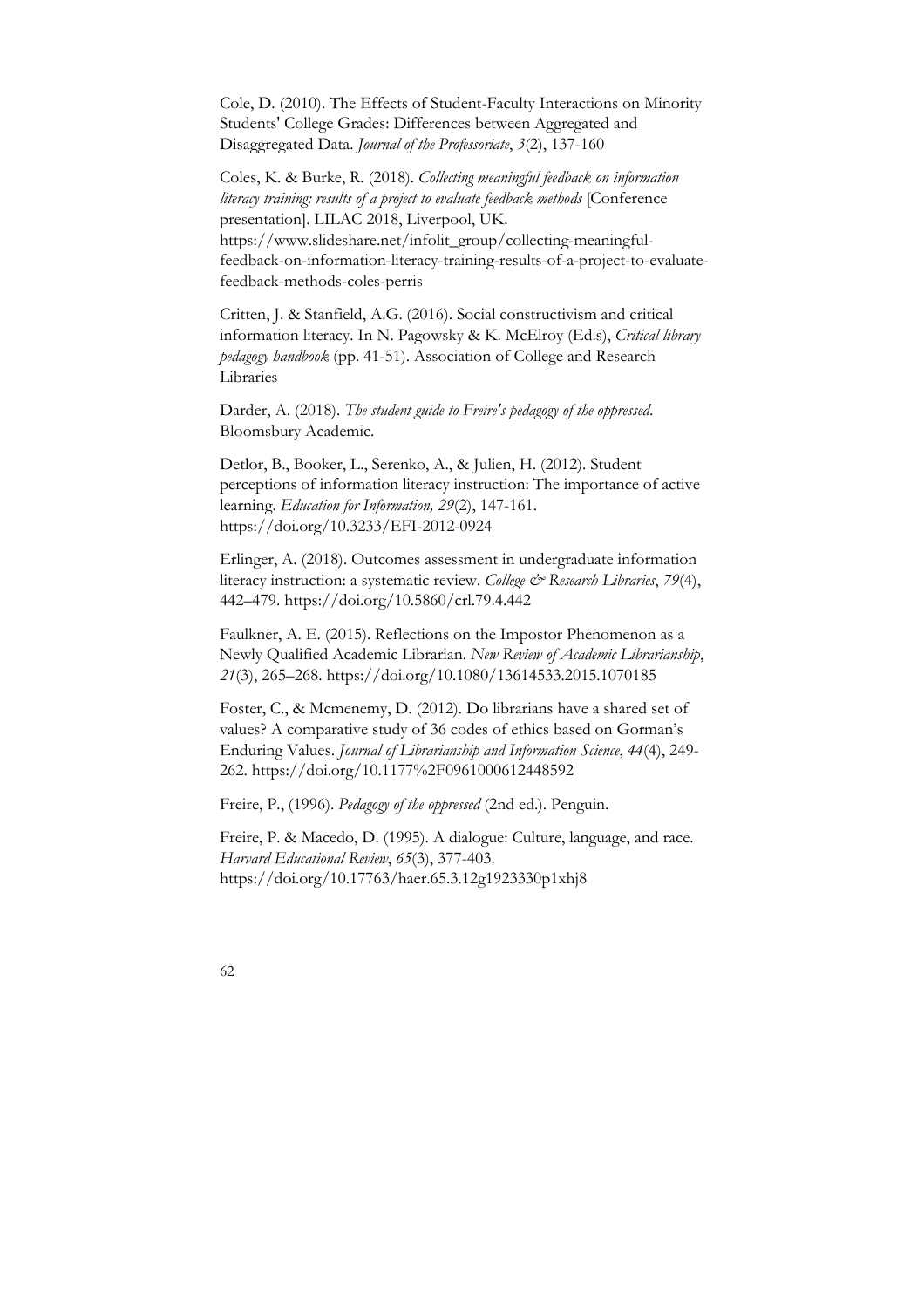Gallagher, E. (2015). *Questioning techniques, a skill to enhance*. UNO Internacional. https://mx.unoi.com/2015/06/09/questioning-techniquesa-skill-to-enhance/

Gardner, C.C. & Halpern, R. (2016). At odds with assessment: being a critical educator within the academy. In N. Pagowsky & K. McElroy (Ed.s), *Critical library pedagogy handbook* (pp. 41-51). Association of College and Research Libraries

Godbey, S., Wainscott, S. and Goodman, X., (2017). *Disciplinary applications of information literacy threshold concepts*. Association of College and Research Libraries

Grabowsky, A. (2020). The effectiveness of library instruction for graduate/professional students: a systematic review and meta-analysis. *Evidence Based Library and Information Practice*., *15*(2), 100-137. https://doi.org/10.18438/eblip29657

hainezee (2013). *Question matrix; asking questions (updated)*. TES.com. https://www.tes.com/teaching-resource/question-matrix-askingquestions-updated-6325478

Hinchey, P. (2004). *Becoming a critical educator: defining a classroom identity, designing a critical pedagogy* (3rd ed.). Peter Lang Publications

hooks, b., (1994). *Teaching to transgress: education as the practice of freedom*. Routledge

hooks, b. (2004). *Teaching community: a pedagogy of hope*. Routledge

Hussey, T., & Smith, P. (2002). The trouble with learning outcomes. *Active Learning in Higher Education*, *3*(3), 220–233. https://doi.org/10.1177/1469787402003003003

Just, M.L. (2012). Is literature search training for medical students and residents effective? a literature review. *Journal of the Medical Library Association*,*100*(4), 270-276. https://dx.doi.org/10.3163%2F1536- 5050.100.4.008

Keer, G. (2016). Barriers to critical pedagogy in information literacy teaching. In. N. Pagowsky & K. McElroy (Eds.), *Critical library pedagogy handbook volume 1: essays and workbook activities* (pp.65-75). Association of College and Research Libraries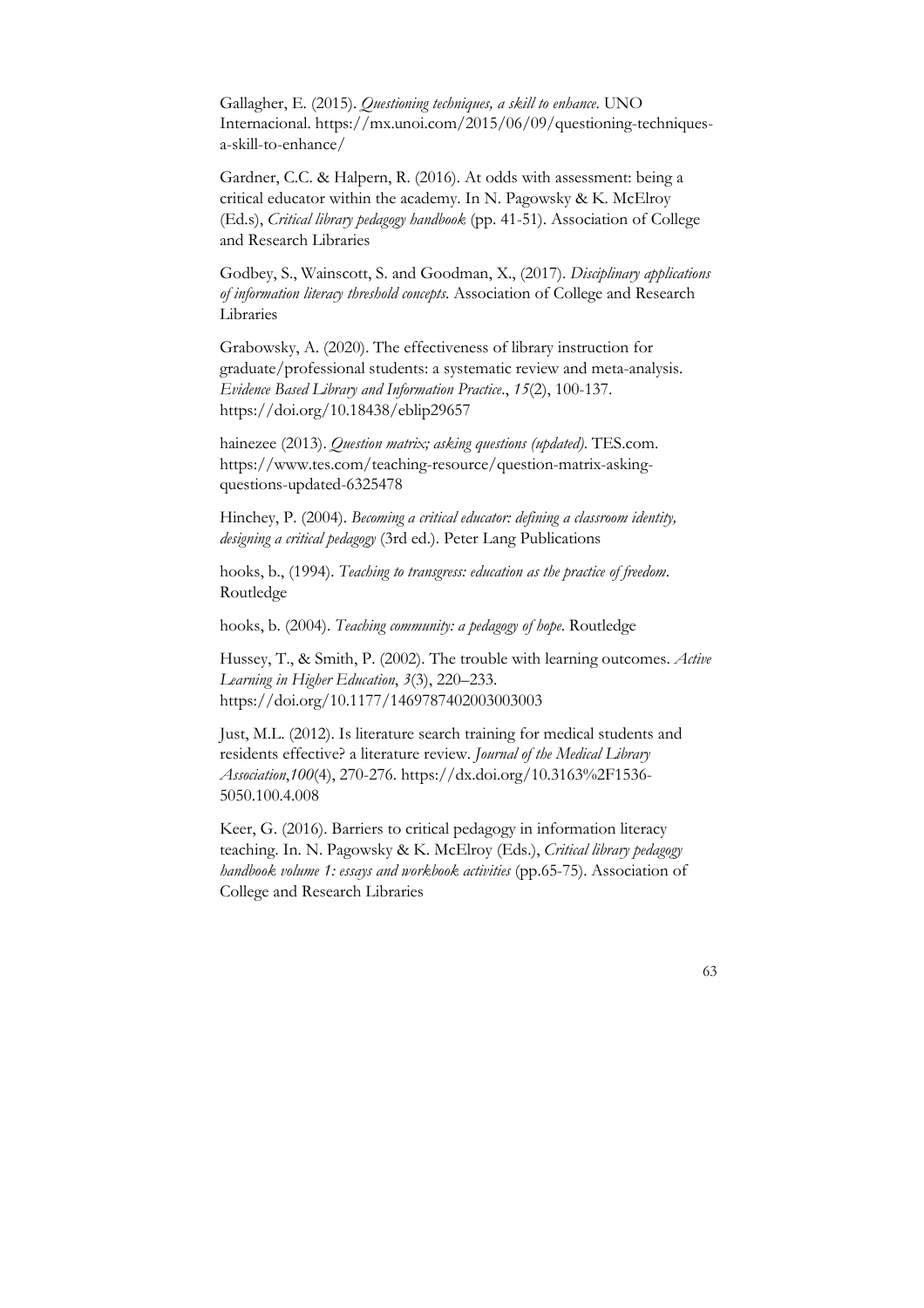Khailova, L. (2017). For your enrichment: flipping library information literacy sessions to maximize student active learning: toward articulating effective design and implementation principles. *Reference & User Services Quarterly, 56*(3), 150-155. https://doi.org/10.5860/rusq.56n3.150

Kincheloe, J.L., (2004). *Critical pedagogy primer*, Peter Lang Publications

Kuhlthau, C. C. (1991). Inside the search process: Information seeking from the user's perspective. *Journal of the American Society for Information Science*, *42*(5), 361. http://dx.doi.org/10.1002/(SICI)1097- 4571(199106)42:5%3C361::AID-ASI6%3E3.0.CO;2-%23

Koehler, W. (2003). Professional values and ethics as defined by "the LIS discipline". *Journal of Education for Library and Information Science*, *44*(2), 99- 119. http://dx.doi.org/10.2307/40323926

Kopp, B.M. & Olson-Kopp, K. (2010). Depositories of knowledge: library instructions and the development of critical consciousness. In M.T. Accardi, E. Drabinski & A. Kumbier (Eds.), *Critical library instruction: theories and methods* (pp. 55-69). Library Juice Press

Lacey, S. & Parlette-Stewart, M. (2017). Jumping into the deep: imposter syndrome, defining success, and the new librarian". *Partnership : the Canadian Journal of Library and Information Practice and Research*, *12*(1), 1-15. https://doi.org/10.21083/partnership.v12i1.3979

Leistyna, P., Woodrum, A., & Sherblom, S. A. (Eds.). (1996). *Breaking free: The transformative power of critical pedagogy*. Harvard Educational Review.

Lindberg, S.I. (2009) *Accountability: the core concept and its subtypes*. Africa Power & Politics.

https://assets.publishing.service.gov.uk/media/57a08b4740f0b652dd000b d6/APPP-WP1.pdf

Maybee, C., Doan, T., & Flierl, M. (2016). Information literacy in the active learning classroom. *Journal of Academic Librarianship*, *42*(6), 705-711. https://doi.org/10.1016/j.acalib.2016.07.005

Meyer, J.H.F and Land, R. (2003) Threshold Concepts and Troublesome Knowledge 1 – Linkages to Ways of Thinking and Practising. In C. Rust (Ed.) *Improving Student Learning – Ten Years On*, (pp. 412-424). OCSLD

Mill, J.S. (2003). *On liberty*.Yale University Press. (Original work published 1859).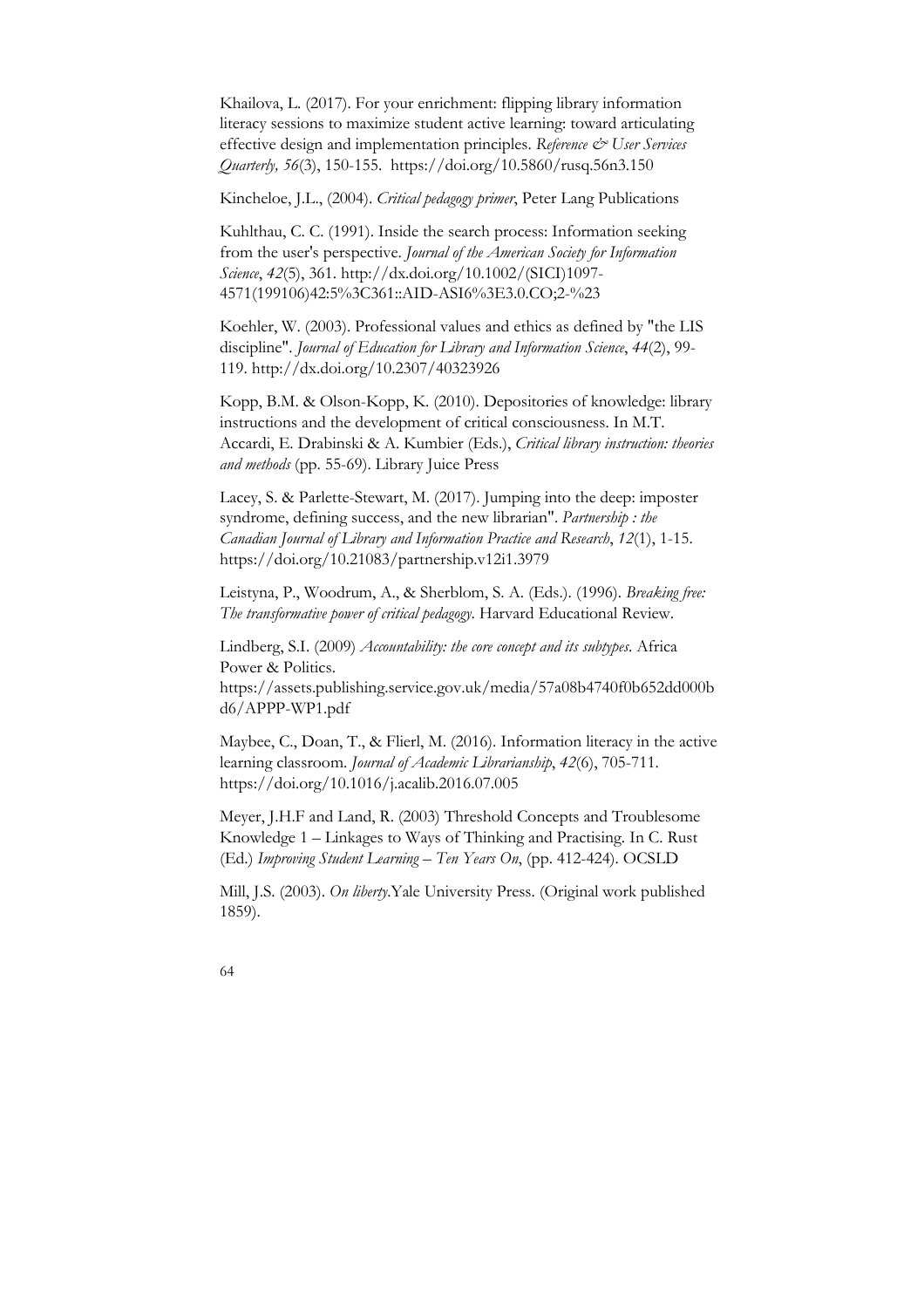Mulgan, R. (2000). 'Accountability': An Ever-Expanding Concept? *Public Administration*, *78*(3), 555-573. https://doi.org/10.1111/1467-9299.00218

National STEM Learning Centre (2020a). *Classroom example: think, pair, share*. https://www.futurelearn.com/courses/planning-forlearning/0/steps/49443

National STEM Learning Centre (2020b) *Classroom example: pose, pause, pounce, bounce* https://www.futurelearn.com/courses/planning-forlearning/0/steps/49444

Rowe, M. B. (1986). Wait time: slowing down may be a way of speeding up!. *Journal of teacher education*, *37*(1), 43-50. https://doi.org/10.1177%2F002248718603700110

Sabine, G.H. & Thorson, T.L. (1973). *A history of political theory* (4th ed.). Dryden Press.

Sanders-McDonagh, E., & Davis, C. (2018). Resisting neoliberal policies in UK higher education: Exploring the impact of critical pedagogies on nontraditional students in a post-1992 university. *Education, Citizenship and Social Justice, 13*(3), 217–228. https://doi.org/10.1177%2F1746197918793061

Shor, I., (1987) *Critical teaching and everyday life*.University of Chicago Press.

Shor, I. (1997) *When students have power: negotiating authority in a critical pedagogy*. Taylor & Francis Ltd.

Schunk, D. H. (2011). *Learning theories : an educational perspective*. Pearson

Townsend, L., Hofer, A.R., Hanick, S.L. and Brunetti, K. (2016). Identifying threshold concepts for information literacy: a Delphi study. *Communications in Information Literacy*, *10*(1), 23–49. https://doi.org/10.15760/comminfolit.2016.10.1.13

Walsh, A. (2009). Information literacy assessment: where do we start?. *Journal of Librarianship and Information Science*, *41*(1), 19-28. https://doi.org/10.1177%2F0961000608099896

Walsh, A. (2020). Playful learning for information literacy development. *IFLA Journal, 46*(2), 143-150. https://doi.org/10.1177/0340035219874083